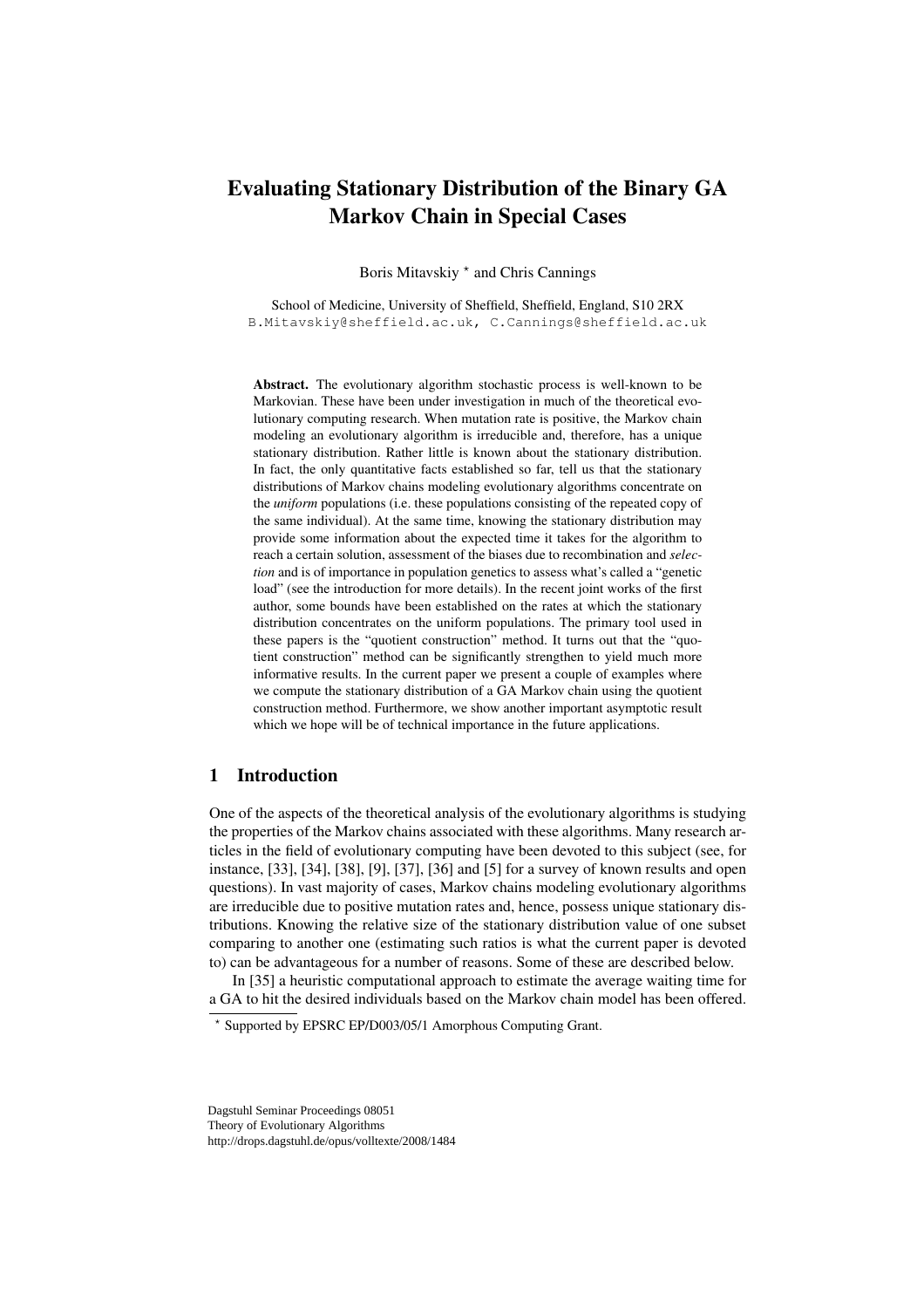Due to the super-exponential growth of the state space with respect to the string length and population size, such estimates inevitably involve reducing the size of the Markov chain modeling the genetic algorithm by considering an appropriate aggregation (also known as quotient) Markov chain obtained by lumping some states into one (see, for instance, [15], [7] or [4]). The model of [35] applies to a limited class of Markov chains nevertheless. In [27] a different method has been offered for obtaining the lumping quotients which applies to a wider class of Markov chains modeling EAs. In either case, expressions for the quotient (or aggregated) Markov chain transition probabilities involve the ratios of the form  $\frac{w_b}{\sum_{c \in B} w_c}$  where the weights  $w_b$  are supposed to measure the relative frequency of occurrence of the states  $b \in B$  (here B is a set of states that are lumped into a single state of the quotient chain). In fact, the long-term frequency of occurrence of such states is precisely the stationary distribution value of these states and the current paper is devoted to obtaining rigorous estimates of such ratios (as opposed to the heuristic techniques employed in [27] and [35]). At least, the estimates can be used as reasonable starting points of the heuristic estimation algorithms proposed in [27].

Evolutionary algorithms essentially simulate the natural, or approximate, evolutionary processes, thereby discovering which genes become most frequent in the process of evolution. Thus the theory of evolutionary algorithms implicitly informs us of issues of importance in population genetics. The classical theorems of Geiringer (see [11] for a review of her results, also [3], [10] and [29] for later developments in infinite populations) tells us the frequency of alleles at a set of loci for various genetic systems in the limit under the assumption of no mutation and flat fitness. In [22] a finite population version of the Geiringer theorem has been established which is stated in terms of the stationary distribution of the Markov chain modeling an evolutionary algorithm. This finite population model is more suitable for the purpose of describing evolutionary algorithms (yet it's also closely related to the infinite population model). The Geiringer theorem of [22] applies only in the absence of selection, however. It may be of interest to find out how selection effects the frequencies of occurrence of various genes in the long run and this is precisely the information which the stationary distribution of the Markov chain modeling the EA (together with selection) carries in itself. The procedure for finding the frequencies of specific individuals given the knowledge of the stationary distribution is described in (cite my Geiringer paper).

One particular application of the above would be in assessing the genetic load carried by a (possibly) human population, a concept introduced in [13]. Implicit in the persistence of individuals of reduced fitness, in the equilibrium population is the loss of individuals (or putative) individuals through selection (or reduced fertility); this loss being measured by the genetic load. Assessing the size of this genetic load can be made analytically for simple models of mutation and fitness, but in more complex cases this is not possible. In these latter one could assess the genetic load by estimating the stationary distribution and inferring the load from that, so that the current paper can provide a method for doing this in the multi-locus, multi-allele context. This is of importance to human populations both directly (as in [12]) and through its effects on other species we interact with (as in [14]).

Another application of Geiringer-like theorems as well as other results on the fixed points in the infinite or finite population models, is to assess the sampling biases which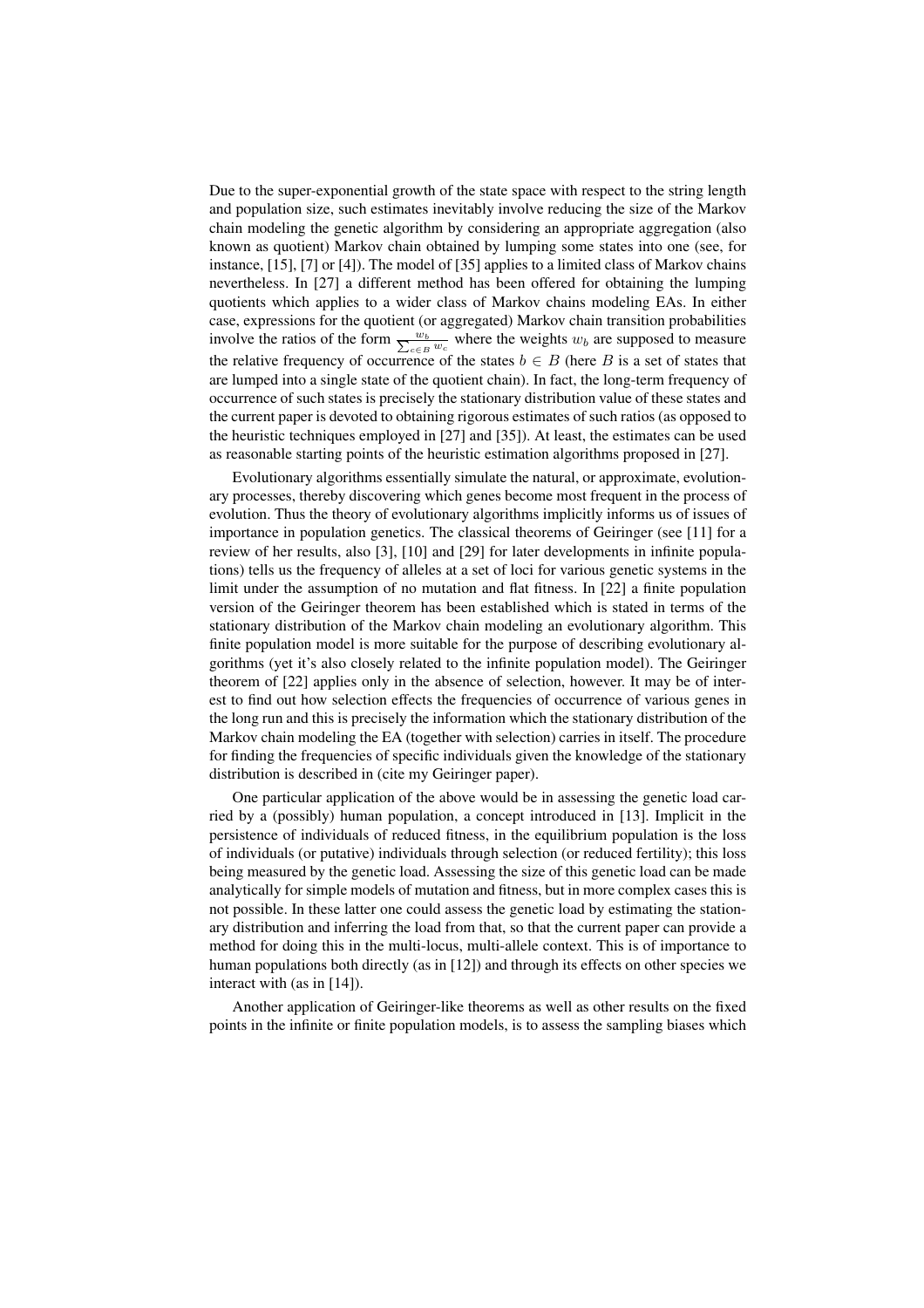individuals may possess due to a particular representation of the search space. A number of articles are devoted to this rather important practical issue (see, for instance, [31], [17] and [18]). When the estimates are based on the flat fitness landscape only, they don't take into account how the change in fitness values affects the biases. Since Markov chains modeling evolutionary algorithms are irreducible they are biased towards the stationary distribution which tells us the long-term frequency of occurrence of a given population (see section 4 for more details). From that we can often easily deduce the long-term frequency of occurrence of given individuals. In fact, the ratios of the stationary distribution values of various sets of populations may be sufficient. The results of the current paper apply to arbitrary fitness landscapes which, therefore, may provide a tool for a more informative assessment of the biases.

Finally, it seems worth mentioning that the ratio of the stationary distribution values of singleton subsets to one another measure the expected number of visits of the chain started at the state in the denominator to the numerator state before returning back to the denominator state (see chapter 2 of [2]). For example, if  $X = \{x, x, \ldots, x\}$ and  $Y = \{y, y, \ldots, y\}$  are the populations consisting of a repeated copy of the same individual (an x and a y respectively) then  $\frac{\pi(X)}{\pi(Y)}$  measures the expected number of visiting population  $X$  starting with the initial population  $Y$  before returning back to the population  $Y$ . While not related to the expected waiting time until the first visit in an apparent way, this seems like a potentially useful piece information at least for the future theoretical work.

As mentioned briefly before, one difficulty that arises with the Markov chain approach, is the fact that the number of states of this Markov chain grows very fast with respect to the size of the search space and the number of elements in a population. Indeed, if  $\Omega$  denotes the search space, the number of states of this Markov chain for a population of size m is  $|\Omega|^m$ . In [25] an elegant and simple method based on the "quotient Markov chain" construction has been introduced to study the stationary distribution of some Markov chains. Asymptotic results about the rate of concentration of the stationary distribution of the Markov chains modeling evolutionary algorithms on the uniform populations (populations consisting of repeated copies of the same individual) have been obtained. Such a notion of a quotient of a Markov chain is frequently referred to as "coarse graining" in the evolutionary computation literature. In probability it's known as "lumping quotient", "aggregation" or "quotient under lumping equivalence relation" (see [4], [15], [7]). We shall discuss the construction of a quotient of an irreducible Markov chain with respect to an arbitrary equivalence relation on the state space. The stationary distribution of the quotient chain is "coherent" with the stationary distribution of the original chain. Although the transition probabilities of the quotient chain depend on the stationary distribution of the original chain, we can still exploit the quotient construction to deduce some estimates on the stationary distribution of the original chain via proposition 15. For the sake of completeness, the quotient construction method and the theory behind it will be presented in sections 4 and 5 respectively. In the current paper we strengthen the quotient construction method (see proposition 13, corollary 16 and corollary 17 which appear for the first time in this paper) and present a few more applications. In particular, we compute exact ratios of the stationary distribution values on some subsets for a couple specific examples (see sections 6 and 8) and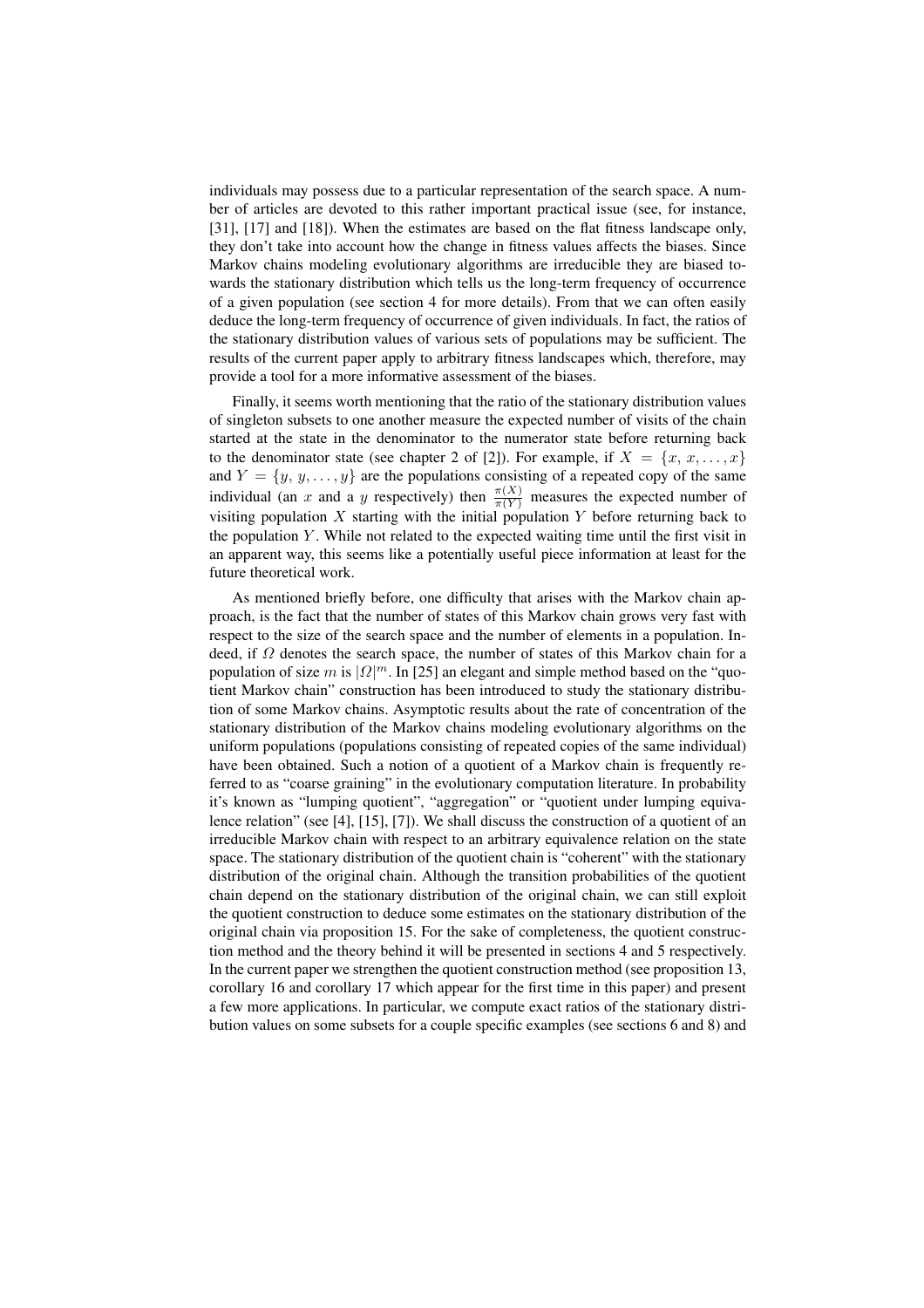we also establish a rather general asymptotic result about the stationary distributions of Markov chains modeling EAs in section 7. This result is necessary for the application of corollary 17 in section 8. As a matter of fact, we believe that this asymptotic result can be used in conjunction with the quotient construction method to accomplish much more (this will hopefully appear in the sequel papers).

#### 2 A Reminder about the Asymptotic Notation

Throughout the paper we shall make extensive use of the following notation:

If  $F: U \to \mathbb{R}$  and  $G: U \to \mathbb{R}$  are functions of  $\mu$  then we write  $F = O(G)$  if  $\forall \mu \in U$  we have  $|F(\mu)| \leq k \cdot |G(\mu)|$  for some constant  $k \in \mathbb{R}$ ;  $F = \Omega(G)$  if  $\forall \mu \in U$ we have  $|F(\mu)| \ge k \cdot |G(\mu)|$  and  $F = \Theta(G)$  if  $F = O(G)$  and  $F = \Omega(G)$ .

**Remark 1** It may be worth pointing out that in the definition above  $U$  is an arbitrary set. Throughout the current paper we will set  $U = (0, a]$  for some constant  $a < 1$  since the independent variable of the functions we deal with is the mutation rate denoted by  $\mu$ which takes values in such intervals. All the other parameters (such as population size or string length etc.) are assumed to be fixed constants unless explicitly stated otherwise.

#### 3 Which Algorithms Do We Consider?

In the current paper we consider the classical binary genetic algorithm with the search space  $\Omega = \{0, 1\}^n$ , fitness function  $f : \Omega \to \{0, 1\}$  and population size 2. The algorithms cycles through the three basic stages, selection, recombination and mutation. By a stage here we mean a probabilistic rule which takes a given population as an input and returns another population as an output with some probability. More precisely, a stage can be described by a Markov transition matrix as follows:

**Definition 2** Given a search space  $\Omega$  and an integer  $m > 0$ , called *population size*,<sup>1</sup> a *stage* is a Markov transition matrix on the set  $\Omega^m$  of *populations*<sup>2</sup> of size m where  $p_{\mathbf{x} \to \mathbf{y}}^{\text{stage}}$  denotes the probability that if the stage takes population x as its input it returns the population y as its output.

Each of these stages is described below in detail for a population of size  $m$  (even though in the current paper  $m = 2$ :

**Definition 3** *Selection* is a stage which takes a population of size m, say

 $\mathbf{x} = (x_1, x_2, \dots x_m)$ , and returns another population  $\mathbf{y} = (y_1, y_2, \dots y_m)$  as an output where  $\forall i \exists j$  with  $y_i = x_j$ . In the sense of definition 2, this means that  $p_{\mathbf{x} \to \mathbf{y}}^{\text{selection}} = 0$ unless  $\forall i \exists j$  with  $y_i = x_j$ .

<sup>&</sup>lt;sup>1</sup> As mentioned earlier, in the current paper we consider only the population size  $m = 2$  and  $\Omega = \{0, 1\}.$ 

<sup>&</sup>lt;sup>2</sup> Here we consider *ordered* populations to avoid combinatorial complications. Thus they are elements of  $\Omega^m$  rather than multi-sets.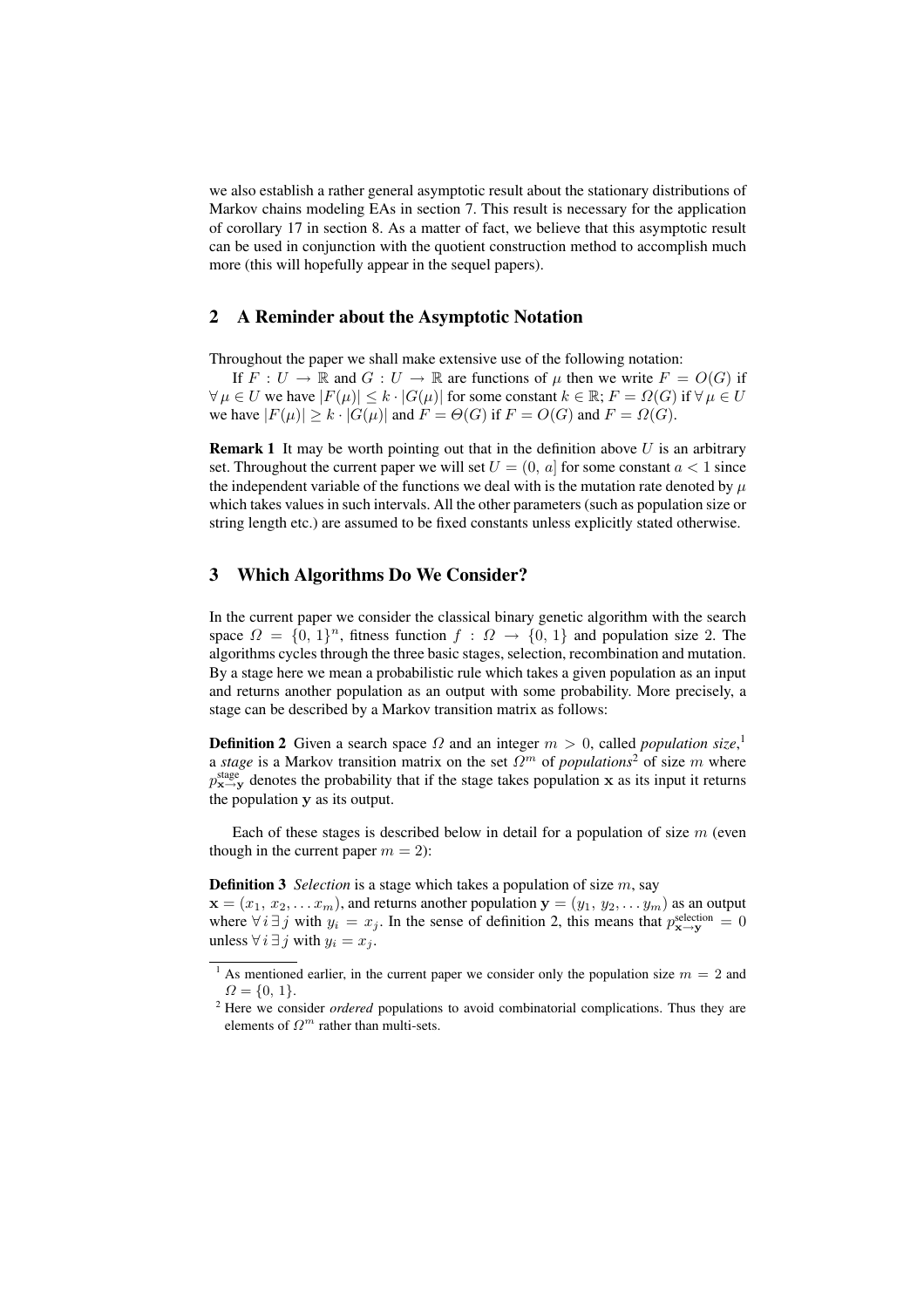In the current paper we will carry out the computations specifically for the stage of fitness-proportional selection, defined below, however one can easily do the same for any type of selection procedure in the sense of definition 3 as a routine exercise.

Definition 4 The stage of *fitness-proportional selection* is such a selection stage (in the sense of definition 3) where the transition probability  $p_{\mathbf{x}\to\mathbf{y}}$  can be computed as follows: Let  $\mathbf{x} = (x_1, x_2, \dots, x_m)$  and  $\mathbf{y} = (y_1, y_2, \dots, y_m)$ . For every *i* choose  $j(i)$ (say the smallest j) such that  $y_i = x_{j(i)}$  (if this is not possible then let  $p_{\mathbf{x} \to \mathbf{y}} = 0$  as must be the case for a selection stage according to definition 3). Now let

$$
p_{\mathbf{x} \to \mathbf{y}} = \frac{\prod_{i=1}^{m} f(x_{j(i)})}{\left(\sum_{l=1}^{m} f(x_l)\right)^m}.
$$

There is not much we need to assume about the stage of recombination apart from the following property referred to as purity (see [32], [19], [20] and [21]).

Definition 5 A *recombination stage* is any stage in the sense of definition 2 with the property that whenever  $\mathbf{x} = (x, x, \dots, x)$  (i.e. x consists of a repeated copy of the same individual x), we have  $p_{\mathbf{x}\to\mathbf{x}} = 1$ .

In the current paper we will be dealing only with the classical binary genetic algorithm where populations and recombination stage can be defined as follows. Since  $\Omega = \{0,1\}^n$ , the individuals are binary strings of length n. We can then represent a population of size m as an  $m \times n$  matrix where the rows are the individuals.

**Example 6** If  $\Omega = \{0, 1\}^5$  then the  $4 \times 5$  matrix  $\overline{\phantom{a}}$  $\vert$ 0 1 1 1 0 0 0 1 0 1 0 1 0 1 0 0 1 1 1 0  $\mathbf{r}$ represents the pop-

ulation  $x = (x_1, x_2, x_3, x_4) \in \Omega^4$  of size 4 where  $x_1 = (0, 1, 1, 1, 0), x_2 =$  $(0, 0, 1, 0, 1), x_3 = (0, 1, 0, 1, 0)$  and  $x_4 = (0, 1, 1, 1, 0)$ .

When equipped with the matrix notation it is convenient to describe the class of recombination stages to which our results apply:

**Definition 7** A *binary GA recombination stage* is a stage where given any two  $m \times n$  $\mathbf{A}_{\mu}$  $x_{11}$   $x_{12}$  ...  $x_{1n}$ nn e,  $y_{11}$   $y_{12}$  ...  $y_{1n}$ 1V)

matrices  $x =$  $\Bigg\}$  $x_{21}$   $x_{22}$  ...  $x_{2n}$ . . . . . . . . . . . .  $x_{m1} x_{m2} \dots x_{mn}$  $\int$  and  $y =$  $\Bigg\}$  $y_{21}$   $y_{22}$   $\ldots$   $y_{2n}$ . . . . . . . . . . . .  $y_{m1} y_{m2} \ldots y_{mn}$ , we have

 $p_{\mathbf{x}\to\mathbf{y}}>0 \Longrightarrow \exists$  permutations  $\sigma_1, \sigma_2, \ldots, \sigma_n$  on the set of indices  $\{1, 2, \ldots, m\}$  such that  $y_{ij} = x_{\sigma_j(i)j}$ 

Less formally, definition 7 describes the class of recombination methods which only reshuffle the genetic material: they neither introduce new alleles nor delete the existing once. This kind of recombination stages includes one-point and masked 2-parent  $\rightarrow$ 2-children crossovers exploited in binary GAs.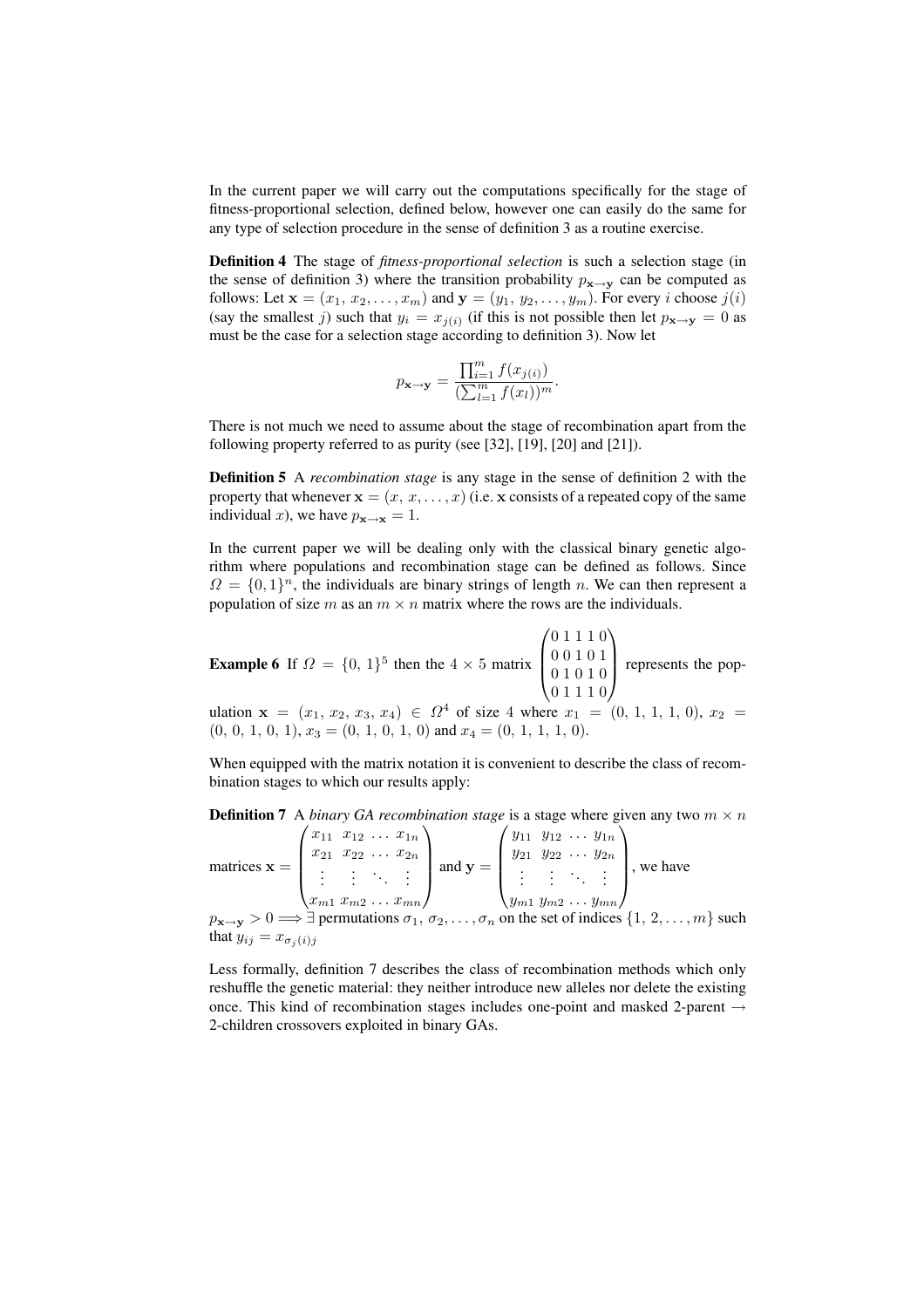Remark 8 It is easy to see that binary GA recombination stage in the sense of definition 7 is also a recombination stage in the sense of definition 5 since permuting identical alleles (in the columns) does not alter the matrix.

It remains to describe the mutation stage. While this can be done for a rather wide class of algorithms (see, for instance, [26]), it requires introducing an integer-valued metric space structure on the search space (a "hamming distance" analogue). In the current paper we only apply this notion to the binary GA and, to avoid extra definitions, we introduce mutation stage for binary GAs only:

**Definition 9** Let  $\mu > 0$  and  $\mu \le 1$ . Suppose we are given  $m \times n$  population matrices  $\begin{pmatrix} x_{11} & x_{12} & \dots & x_{1n} \\ x_{1n} & x_{1n} & \dots & x_{1n} \end{pmatrix}$ 

| $\begin{pmatrix} x_{11} & x_{12} & \ldots & x_{1n} \end{pmatrix}$<br>$x_{21}$ $x_{22}$ $\ldots$ $x_{2n}$<br>1. 主任主义 | $\int y_{11} y_{12} \ldots y_{1n}$<br>$y_{21}$ $y_{22}$ $\cdots$ $y_{2n}$<br>$\left  \begin{array}{c} 1 \text{ and } y = \begin{array}{c} 1 \end{array} \right $ | . Consider the set of index |
|---------------------------------------------------------------------------------------------------------------------|------------------------------------------------------------------------------------------------------------------------------------------------------------------|-----------------------------|
| $\langle x_{m1} x_{m2} \dots x_{mn} \rangle$                                                                        | $\langle y_{m1} y_{m2} \dots y_{mn} \rangle$                                                                                                                     |                             |
|                                                                                                                     |                                                                                                                                                                  |                             |

pairs  $N = \{(i, j) | x_{ij} \neq y_{ij}\}$ . Then we say that *mutation stage* is a stage (in the sense of definition 2) given by the Markov transition matrix  $\{p_{\mathbf{x}\to\mathbf{y}}\}_{\mathbf{x},\mathbf{y}\in\{0,1\}^n/m}$  where  $p_{\mathbf{x}\to\mathbf{y}} = \mu^{|N|} \cdot (1-\mu)^{mn-|N|}$  (it is easy to check that this is a well-defined Markov transition matrix).

We have now described all the three basic stages involved in binary GAs. It only remains to introduce the Markov chain that models an EA. In general, if the algorithm cycles through the stages  $M_0, M_2, \ldots, M_q$  starting with  $M_1$  and finishing with  $M_q$  (meaning that the input of the stage  $M_i$  is the output of the stage  $M_{i-1}$  where all the indices and their subtraction are in  $\mathbb{Z}_{q+1}$ , its Markov transition matrix is the product

 $M_q \cdot M_{q-1} \cdot \ldots \cdot M_0$ . In most cases, due to some positive mutation rate (certainly the case for binary GAs), the Markov transition matrix for EAs has all positive entries, and, hence, the corresponding Markov chain is irreducible. Such Markov chains are known to have unique global fixed point attractors, called stationary distributions. The current paper is devoted to computing the stationary distribution of a binary GA Markov chain in a couple special cases. We also establish a rather general asymptotic result about the stationary distributions of GA Markov chains in section 7. We believe that the method can be improved and extended further to compute and estimate the stationary distribution of evolutionary algorithms in many other cases.

#### 4 Quotients of Irreducible Markov Chains.

#### 4.1 Notation and Fundamental Facts from Markov Chain Theory.

Throughout the current section we shall be dealing with an irreducible Markov chain M over a finite state space X. Let  $\{p_{\mathbf{x}\to\mathbf{y}}\}$  denote the Markov transition matrix with the convention that  $p_{\mathbf{x}\to\mathbf{y}}$  is the probability of getting y in the next stage given x. In the content of the current paper, saying that  $M$  is *irreducible* means that there exists a natural number  $k \in \mathbb{N}$  such that the  $k^{\text{th}}$  power of the Markov transition matrix of M consists of only nonzero entries (i.e.  $\forall$   ${\bf x}$  and  ${\bf y}\in\mathcal{X}$  we have  $p_{{\bf x}\to {\bf y}}^{k}>0$  where  $p_{{\bf x}\to {\bf y}}^{k}$  denotes the probability of reaching the state y starting with the state x after exactly  $k$  time steps). It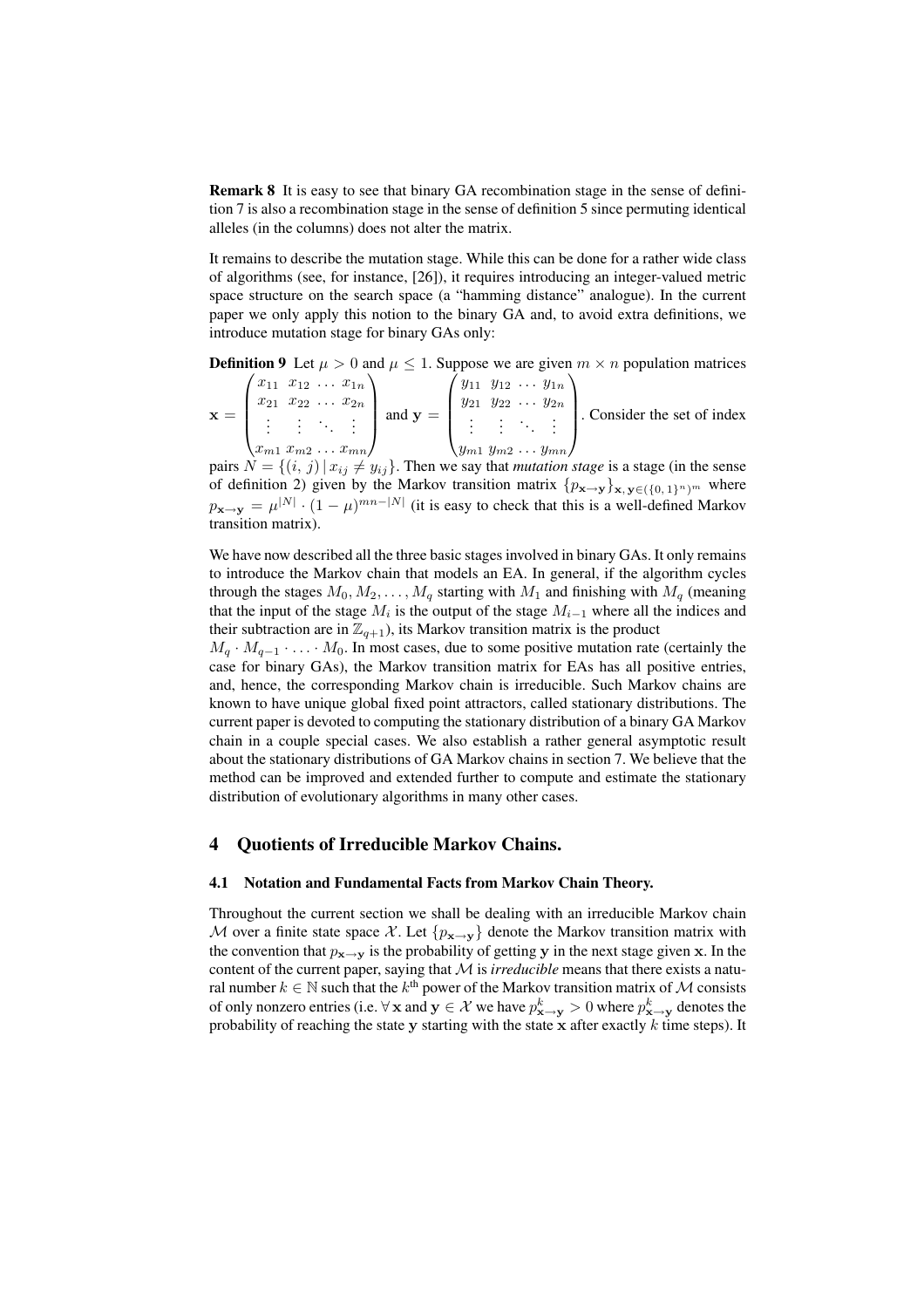is well-known (see, for instance, [30]) that irreducible Markov chains possess a unique *stationary distribution*, i.e. a probability distribution  $\pi$  on X such that  $\forall y \in \mathcal{X}$  we have stationary atstribution, i.e. a probability distribution  $\pi$  on  $\lambda$  such that  $\forall y \in \lambda$  we have  $\pi(y) = \sum_{\mathbf{x} \in \mathcal{X}} \pi(\mathbf{x}) p_{\mathbf{x} \to \mathbf{y}}^3$ . Moreover, the stationary distribution  $\pi$  is a global attractor of the Markov transition matrix in the sense that for every initial probability distribution *ρ* on *X* we have and for any  $y \in X$  we have  $\lim_{k\to\infty} \sum_{x \in X} \rho(x) p_{x\to y}^k = \pi(y)$ where where  $p_{\mathbf{x} \to \mathbf{y}}^k$  denotes the probability of reaching the state y starting with the state x after exactly  $k$  time steps. Finally, it is also worth reminding the reader that the ergodic theorem (theorem 1.10.2 of [30]) tells us the following important long-term behavior property. Let  $N(\mathbf{x}, t)$  denote the number of visits to state x before time t. Then  $\lim_{t\to\infty} \frac{N(\mathbf{x},t)}{t} = \pi(\mathbf{x})$  i.e. the average number of occurrences of the state x in the long run is  $\pi(\mathbf{x})$  where  $\pi$  is the unique stationary distribution of the Markov chain M.

#### 4.2 Construction of the Quotients.

Suppose we are given an equivalence relation  $\sim$  partitioning the state space X. The main idea of the current section is to construct an irreducible Markov chain over the equivalence classes under  $\sim$  (i.e. over the set  $\mathcal{X}' \sim$ ) whose stationary distribution is compatible with that of  $M$ . This construction is a slight generalization of the construction in [2]:

**Definition 10** Suppose  $M$  is an irreducible Markov chain over a finite state space  $X$ with transition matrix  $\{p_{\mathbf{x}\to\mathbf{v}}\}\$ ,  $\pi$  is the unique stationary distribution of the Markov chain M, and ∼ is an equivalence relation on X . Define the *quotient* Markov chain  $\mathcal{M}/\sim$  over the state space  $\mathcal{X}/\sim$  of equivalence classes via  $\sim$  to be determined by the transition matrix  $\{\tilde{p}_{\mathcal{U}\rightarrow\mathcal{V}}\}_{\mathcal{U},\mathcal{V}\in\mathcal{X}/\sim}$  given as

$$
\tilde{p}_{\mathcal{U}\to \mathcal{V}} = \frac{1}{\pi(\mathcal{U})} \sum_{\mathbf{x}\in \mathcal{U}} \pi(\mathbf{x}) \cdot p_{\mathbf{x}\to \mathcal{V}} = \frac{1}{\pi(\mathcal{U})} \sum_{\mathbf{x}\in \mathcal{U}} \sum_{\mathbf{y}\in \mathcal{V}} \pi(\mathbf{x}) \cdot p_{\mathbf{x}\to \mathbf{y}}.
$$

Here  $p_{\mathbf{x}\to\mathcal{V}}$  denotes the transition probability of getting somewhere inside of  $\mathcal{V}$  given x. Since  $V = \bigcup_{y \in V} \{y\}$  it follows that  $p_{\mathbf{x} \to V} = \sum_{y \in V} p_{\mathbf{x} \to \mathbf{y}}$  and hence the equation above holds.

Intuitively, the quotient Markov chain  $\mathcal{M}/\sim$  is obtained by running the original chain  $M$  starting with the stationary distribution and computing the transition probabilities conditioned with respect to the stationary input. If one starts with an arbitrary distribution and runs the process for a long period of time then the transition probabilities in definition 10 serve as a good approximation to the transition probabilities induced by the corresponding stochastic process. Thus, the following fact should not be a surprise:

Theorem 11 *Let* π *denote the stationary distribution of an irreducible Markov chain* M determined by the transition matrix  $\{p_{\mathbf{x}\to\mathbf{y}}\}_{\mathbf{x},\mathbf{y}\in\mathcal{X}}$ *. Suppose we are given an equivalence relation* ∼ *partitioning the state space* X *. Then the quotient Markov chain* M/ ∼ *is irreducible and its unique stationary distribution* π˜ *is compatible with* π *in the sense that for every*  $\mathcal{O} \in \mathcal{X} \setminus \sim$ *, we have*  $\tilde{\pi}(\{\mathcal{O}\}) = \pi(\mathcal{O})$ *.* 

 $3$  It is worth pointing out straight away that we use a slight abuse of notation here (which is rather common in Markov chain theory): we write  $\pi(\mathbf{x})$  in place of  $\pi({\mathbf{x}})$  (since  $\pi$  is a probability distribution its arguments are subsets of  $X$  rather than its individual elements).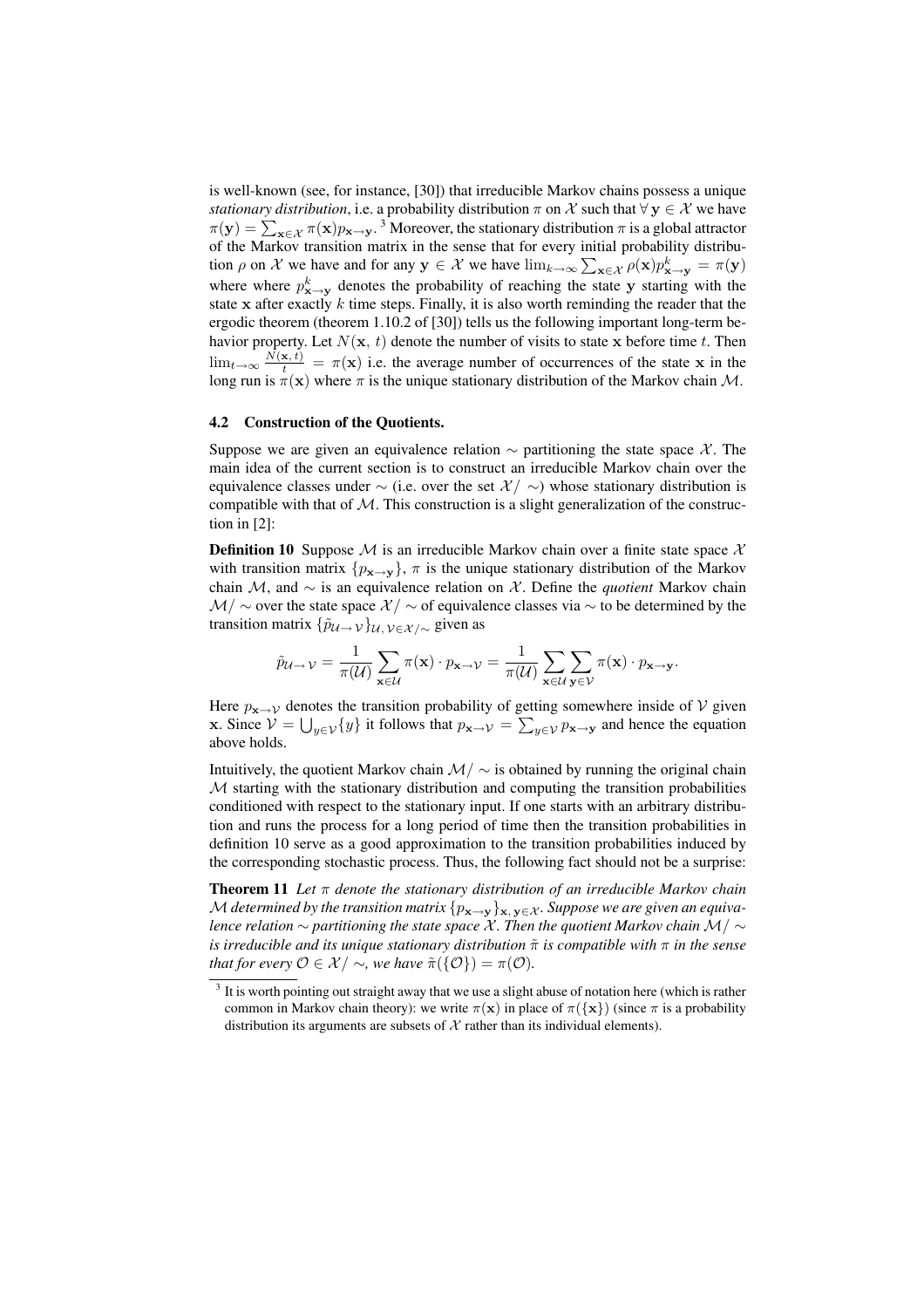*Proof:* Since the original chain  $M$  is assumed to be irreducible, it follows that there exists an  $n \in \mathbb{N}$  such that for all  $x, y \in \mathcal{X}$  we have  $p_{x \to y}^n > 0$  where  $p_{x \to y}^n$  denotes the probability that y is reached from x after exactly  $n$  time steps. This, in turn, is equivalent to saying that there exists a sequence of states  $x_1 = x, x_2, \ldots, x_n = y$  such that  $p_{\mathbf{x}_i\to\mathbf{x}_{i+1}} > 0$ . Let  $\mathcal{O}_i$  denote the equivalence class of  $x_i$  under  $\sim$ . Now we see that

$$
\tilde{p}_{\mathcal{O}_{i} \rightarrow \mathcal{O}_{i+1}} = \frac{1}{\pi(\mathcal{O}_{i})} \sum_{\mathbf{x} \in \mathcal{O}_{i}} \sum_{\mathbf{z} \in \mathcal{O}_{i+1}} \pi(\mathbf{x}) \cdot p_{\mathbf{x} \rightarrow \mathbf{z}} \ge \frac{1}{\pi(\mathcal{O}_{i})} \cdot \pi(\mathbf{x}_{i}) \cdot p_{\mathbf{x}_{i} \rightarrow \mathbf{x}_{i+1}} > 0.
$$

This shows that  $\tilde{p}^n_{\mathcal{O}_1 \to \mathcal{O}_n} > 0$ . Since the equivalence classes are nonempty and the choices of x and y are arbitrary, it follows that  $\tilde{p}_{\mathcal{U}\to\mathcal{V}}^n > 0 \ \forall \mathcal{U}, \mathcal{V} \in \mathcal{X}/\sim$ . This shows that the Markov chain  $\mathcal{M}/\sim$  is irreducible and, hence, has a unique stationary distribution  $\tilde{\pi}$ . The fact that  $\tilde{\pi}(\{\mathcal{O}\}) = \pi(\mathcal{O})$  is the stationary distribution of  $\mathcal{M}/\sim$ can now be verified by direct computation. Indeed, we obtain

$$
\sum_{\mathcal{O}\in\mathcal{X}/\sim}\tilde{\pi}(\{\mathcal{O}\})\cdot\tilde{p}_{\mathcal{O}\to\mathcal{U}}=\sum_{\mathcal{O}\in\mathcal{X}/\sim}\pi(\mathcal{O})\cdot\frac{1}{\pi(\mathcal{O})}\sum_{\mathbf{x}\in\mathcal{O}}\sum_{\mathbf{z}\in\mathcal{U}}\pi(\mathbf{x})\cdot p_{\mathbf{x}\to\mathbf{z}}=\n= \sum_{\mathbf{x}\in\mathcal{X}}\sum_{\mathbf{z}\in\mathcal{U}}\pi(\mathbf{x})\cdot p_{\mathbf{x}\to\mathbf{z}}=\sum_{\mathbf{z}\in\mathcal{U}}\sum_{\mathbf{x}\in\mathcal{X}}\pi(\mathbf{x})\cdot p_{\mathbf{x}\to\mathbf{z}}\stackrel{\text{by stationary of }\pi}{=}\sum_{\mathbf{z}\in\mathcal{U}}\pi(\mathbf{z})=\pi(\mathcal{U})=\tilde{\pi}(\{\mathcal{U}\}).
$$
\nThis establishes the stationarity of \$\tilde{\pi}\$ and theorem 11 now follows.

This establishes the stationarity of  $\tilde{\pi}$  and theorem 11 now follows.

5 What is the "Quotient Construction" Method and How Does it Work?

Theorem 11 lies in the heart of the "quotient construction method" which we develop in this paper. The next result, which is a simple consequence of theorem 11, will allow us to establish many bounds related to the stationary distribution of the Markov chains modeling evolutionary algorithms. For the applications one does not even have to worry about the quotient Markov chain "behind the scene" and therefore it is convenient to introduce the following definition:

**Definition 12** Given an irreducible Markov chain  $M$  with state space  $X$ , for any two subsets A and  $B \subseteq \mathcal{X}$ , we define  $p_{A\rightarrow B} = \sum$  $a \in A \frac{\pi(a)}{\pi(A)}$  $\frac{\pi(a)}{\pi(A)} p_{a\to B}$  where  $p_{a\to B} = \sum_{b \in B} p_{a\to b}$ and  $\pi$  is the unique stationary distribution of the Markov chain  $\mathcal{M}$ .

The next result in conjunction with proposition 15 are the main tools we are going to use for estimating the ratios of the stationary distribution values on various subsets of the state space of a Markov chain.

Proposition 13 Let M denote an irreducible Markov chain on a finite state space X. *Let* π *denote its unique stationary distribution. Given any two disjoint nonempty subsets A* and *B*, let  $C = (A \cup B)^c$  (here  $U^c$  denotes the complement of U in X). Then we *have*  $\frac{\pi(A)}{\pi(B)} = \frac{p_{B\to A}}{p_{A\to A^c}} + \frac{\pi(C)}{\pi(B)}$  $\frac{\pi(C)}{\pi(B)} \cdot \frac{p_{C \to A}}{p_{A \to A^c}}$ . In particular, when  $A \cup B = X$  we have  $\frac{p_{B \to A}}{p_{A \to A^c}}$ . *Moreover, if*  $C \neq \emptyset$  (i.e.  $A \cup B \neq \mathcal{X}$  ), we can also write

$$
\frac{\pi(A)}{\pi(B)} = \frac{\beta}{1-\alpha} \text{ where } \beta = \frac{p_{B\rightarrow A}}{p_{A\rightarrow A^c}} + \frac{p_{B\rightarrow C} \cdot p_{C\rightarrow A}}{p_{C\rightarrow C^c} \cdot p_{A\rightarrow A^c}} \text{ and } \alpha = \frac{p_{A\rightarrow C} \cdot p_{C\rightarrow A}}{p_{C\rightarrow C^c} \cdot p_{A\rightarrow A^c}}.
$$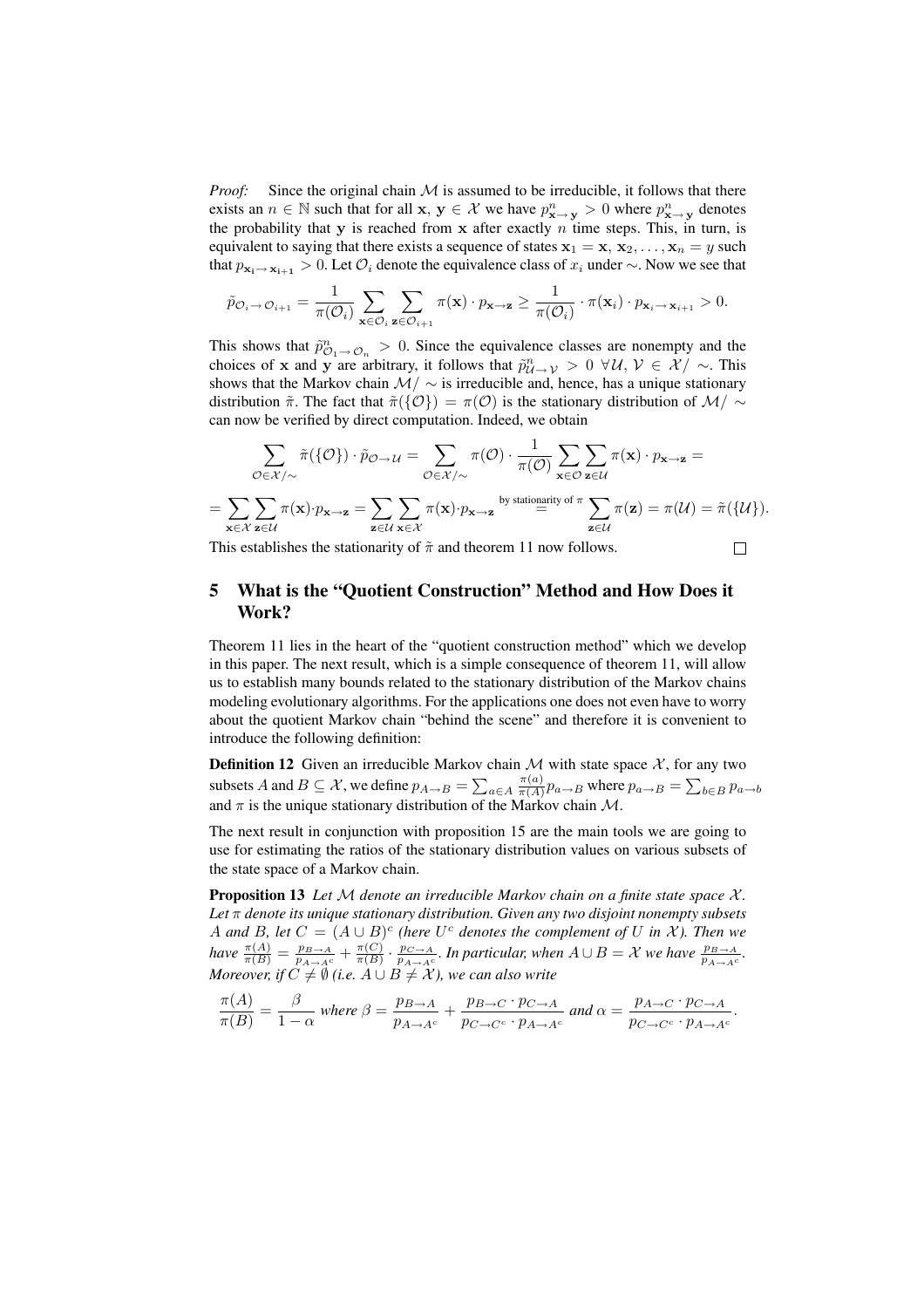*Proof:* Consider the quotient Markov chain with 3 states A, B and C. According to the definition of a stationary distribution we have

$$
\pi(A)p_{A\to A} + \pi(B)p_{B\to A} + \pi(C)p_{C\to A} = \pi(A)
$$

which is equivalent to

$$
(1 - p_{A \to A})\pi(A) = \pi(B)p_{B \to A} + \pi(C)p_{C \to A}.
$$

Since the quotient Markov chain is irreducible we must have  $\pi(B) > 0$ . Observing that  $1 - p_{A\rightarrow A} = p_{A\rightarrow A^c}$ , we can also rewrite the equation above as

$$
p_{A \to A^c} \frac{\pi(A)}{\pi(B)} = p_{B \to A} + \frac{\pi(C)}{\pi(B)} p_{C \to A}
$$

which entails

$$
\frac{\pi(A)}{\pi(B)} = \frac{p_{B \to A}}{p_{A \to A^c}} + \frac{\pi(C)}{\pi(B)} \cdot \frac{p_{C \to A}}{p_{A \to A^c}},
$$

i.e. the first desired conclusion. It may be worth noting that  $p_{A\rightarrow A_c} > 0$  due to the fact that our Markov chain is irreducible. When  $A \cup B = \mathcal{X}$ , we have  $C = \emptyset$  so that  $\pi(C) = 0$  and  $\frac{\pi(A)}{\pi(B)} = \frac{p_{B\to A}}{p_{A\to A^c}}$ . Now assume  $C \neq \emptyset$ . Then, interchanging the roles of A and C, we have already shown that

$$
\frac{\pi(C)}{\pi(B)} = \frac{p_{B \to C}}{p_{C \to C^c}} + \frac{\pi(A)}{\pi(B)} \cdot \frac{p_{A \to C}}{p_{C \to C^c}}.
$$

Plugging the equation for  $\frac{\pi(C)}{\pi(B)}$  into the equation for  $\frac{\pi(A)}{\pi(B)}$  we obtain

$$
\frac{\pi(A)}{\pi(B)} = \frac{p_{B \to A}}{p_{A \to A^c}} + \left(\frac{p_{B \to C}}{p_{C \to C^c}} + \frac{\pi(A)}{\pi(B)} \cdot \frac{p_{A \to C}}{p_{C \to C^c}}\right) \cdot \frac{p_{C \to A}}{p_{A \to A^c}}.
$$

Solving for  $\frac{\pi(A)}{\pi(B)}$  then gives the desired conclusion.

Corollary 14 *Let* M *denote an irreducible Markov chain on a finite state space* X *. Let* π *denote its unique stationary distribution. Given any two disjoint nonempty subsets* A and B, let  $C = (A \cup B)^c$ . Then we have  $\frac{\pi(A)}{\pi(B)} \ge \frac{p_{B\to A}}{p_{A\to A^c}} + \frac{p_{B\to C} \cdot p_{C\to A}}{p_{C\to C} \cdot p_{A\to A^c}}$  and, in *particular,*  $\frac{\pi(A)}{\pi(B)} \ge \frac{p_{B\to A}}{p_{A\to A^c}}$  *and*  $\frac{\pi(A)}{\pi(B)} \ge \frac{p_{B\to C} \cdot p_{C\to A}}{p_{C\to C} \cdot p_{A\to A^c}}$ *.* 

*Proof:* Since probabilities are always at most 1, we have  $0 \le \alpha \le 1$  where  $\alpha$  is as in corollary 13. It follows then that  $0 \le 1 - \alpha \le 1$  which implies the desired conclusions via corollary 13.  $\Box$ 

Unfortunately the transition probabilities  $p_{A\rightarrow B}$  depend on the values of the stationary distribution which is what we are trying to estimate, but in some cases we can still obtain some bounds on these transition probabilities via the following observation:

$$
\qquad \qquad \Box
$$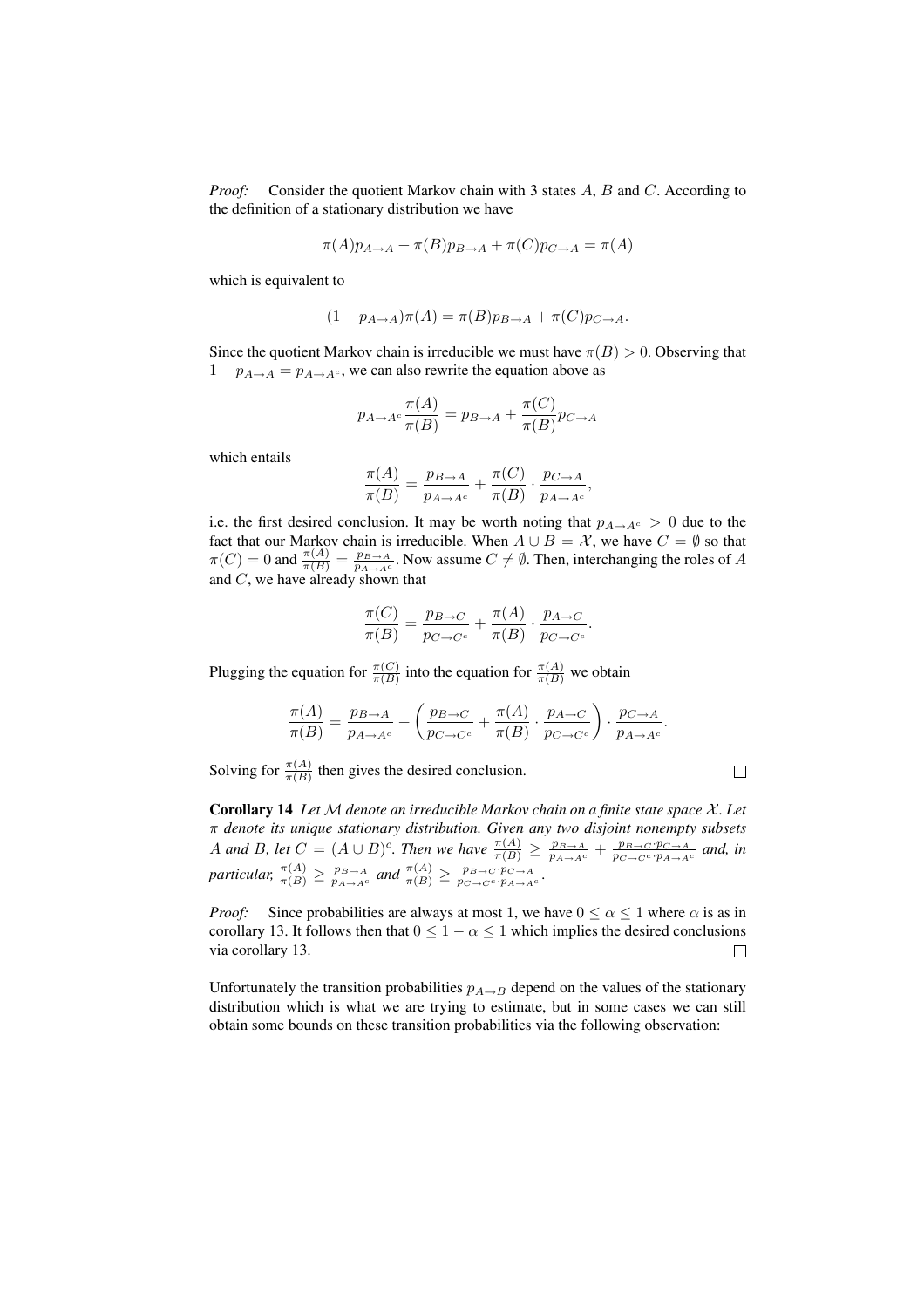Proposition 15 *Let* M *denote an irreducible Markov chain over the state space* X *. Let X* and  $Y \subseteq \mathcal{X}$ *. Then* 

$$
\min_{x \in X} p_{x \to Y} \le \tilde{p}_{X \to Y} \le \max_{x \in X} p_{x \to Y}.
$$

*Proof:*

$$
\min_{x \in X} p_{x \to Y} = \frac{1}{\pi(X)} \sum_{x \in X} \pi(x) \min_{x \in X} p_{x \to Y} \le \frac{1}{\pi(X)} \sum_{x \in X} \pi(x) p_{x \to Y} = \tilde{p}_{X \to Y} \le
$$
  

$$
\le \frac{1}{\pi(X)} \sum_{x \in X} \pi(x) \max_{x \in X} p_{x \to Y} = \max_{x \in X} p_{x \to Y}.
$$

The quality of the bounds in proposition 15 depends largely on the discrepancy among the values  $p_{x\to Y}$  for  $x \in X$ . The situation may be particularly disadvantageous provided  $X = X_1 \cup X_2$  with  $p_{x \to Y}$  being large for  $x \in X_1$  and being small for  $x \in X_2$ . Luckily, if we know (or can estimate) the ratio of the stationary distribution values of  $X_1$  and  $X_2$ , the situation can be repaired via the following observation:

Corollary 16 *Let* M *denote an irreducible Markov chain over the state space* X *. Let X* and *Y* ⊆ *X*. Suppose *X* = *X*<sub>1</sub> ∪ *X*<sub>2</sub> where *X*<sub>1</sub> ∩ *X*<sub>2</sub> = ∅*. Then*  $p_{X\to Y} = \frac{\pi(X_1)}{\pi(X)} p_{X_1\to Y} + \frac{\pi(X_2)}{\pi(X)} p_{X_2\to Y}$ . In particular,

$$
\frac{\pi(X_1)}{\pi(X)} \min_{x \in X_1} p_{x \to Y} + \frac{\pi(X_2)}{\pi(X)} \min_{x \in X_2} p_{x \to Y} \le p_{X \to Y} \le
$$
  

$$
\le \frac{\pi(X_1)}{\pi(X)} \max_{x \in X_1} p_{x \to Y} + \frac{\pi(X_2)}{\pi(X)} \max_{x \in X_2} p_{x \to Y}.
$$

*Proof:* According to definition 12, we can write

$$
p_{X \to Y} = \frac{1}{\pi(X)} \sum_{x \in X} \pi(x) p_{x \to Y} =
$$
  
\n
$$
= \frac{1}{\pi(X)} \left( \sum_{x \in X_1} \pi(x) p_{x \to Y} \right) + \frac{1}{\pi(X)} \left( \sum_{x \in X_2} \pi(x) p_{x \to Y} \right) =
$$
  
\n
$$
= \frac{1}{\pi(X)} \left( \sum_{x \in X_1} \pi(x) \cdot \frac{\pi(X_1)}{\pi(X_1)} p_{x \to Y} \right) + \frac{1}{\pi(X)} \left( \sum_{x \in X_2} \pi(x) \cdot \frac{\pi(X_2)}{\pi(X_2)} p_{x \to Y} \right) =
$$
  
\n
$$
= \frac{\pi(X_1)}{\pi(X)} \left( \frac{1}{\pi(X_1)} \sum_{x \in X_1} \pi(x) p_{x \to Y} \right) + \frac{\pi(X_2)}{\pi(X)} \left( \frac{1}{\pi(X_2)} \sum_{x \in X_2} \pi(x) p_{x \to Y} \right) =
$$
  
\n
$$
= \frac{\pi(X_1)}{\pi(X)} p_{X_1 \to Y} + \frac{\pi(X_2)}{\pi(X)} p_{X_2 \to Y}.
$$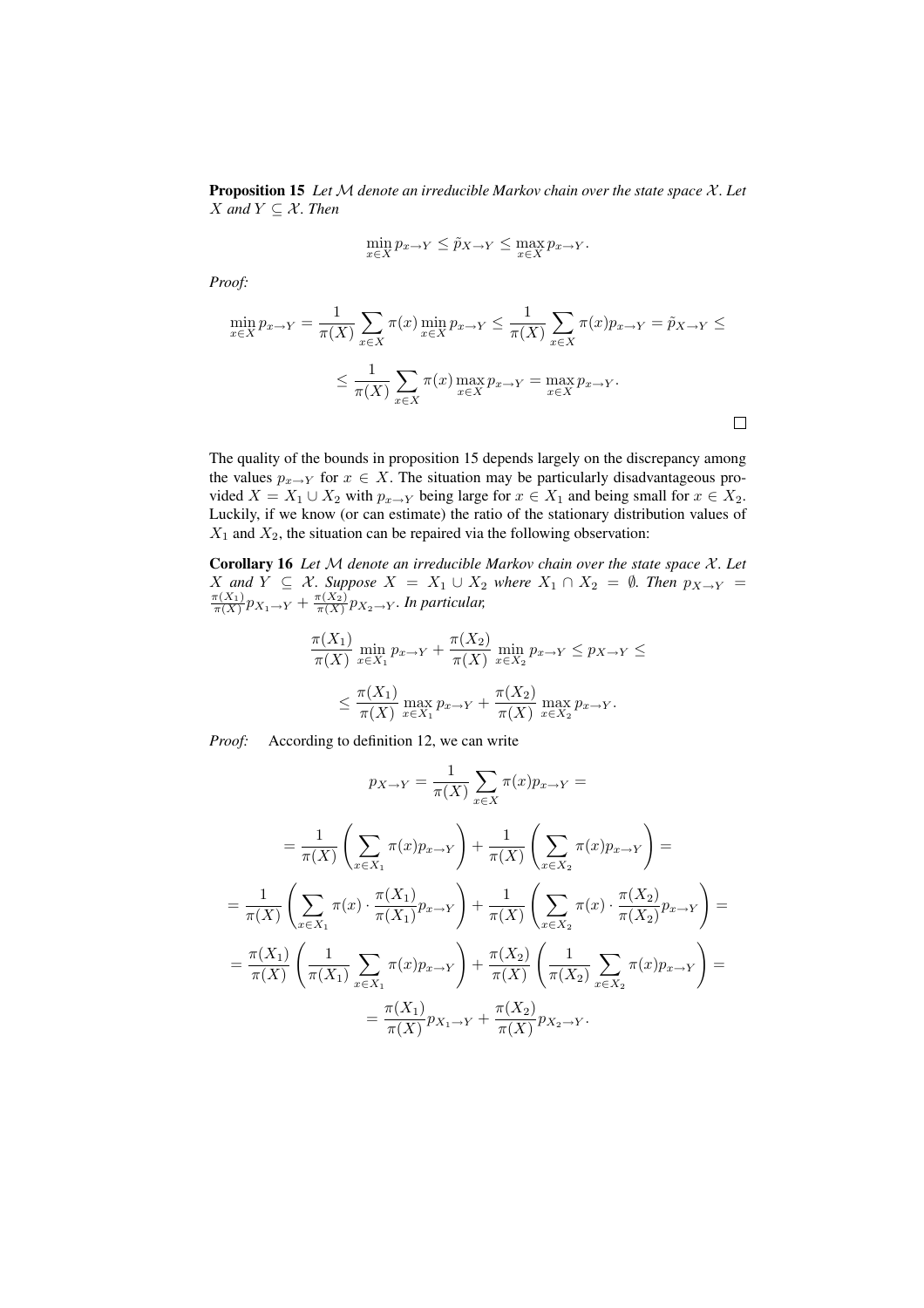This shows that  $p_{X\to Y} = \frac{\pi(X_1)}{\pi(X)} p_{X_1\to Y} + \frac{\pi(X_2)}{\pi(X)} p_{X_2\to Y}$ . The last assertion follows by applying proposition 15 to each of the summands on the right hand side.  $\Box$ 

In some situations an estimate for the ratio  $\frac{\pi(X_1)}{\pi(X_2)}$  is more readily available than the ratios  $\frac{\pi(X_1)}{\pi(X)}$  and  $\frac{\pi(X_2)}{\pi(X)}$ . Of course, all these are closely related: we can write, for instance,  $\frac{\pi(X_1)}{\pi(X)} = \frac{\pi(X_1)}{\pi(X_1) + \pi(X_2)} = \frac{1}{1 + \frac{\pi(X_2)}{\pi(X_1)}}$ and, likewise,  $\frac{\pi(X_2)}{\pi(X)} = \frac{1}{1 + \frac{\pi(X_1)}{\pi(X_2)}}$ . These observations allow us to restate corollary  $16$  as foll

Corollary 17 *Let* M *denote an irreducible Markov chain over the state space* X *. Let* X and  $Y \subseteq \mathcal{X}$ . Suppose  $X = X_1 \cup X_2$  where  $X_1 \cap X_2 = \emptyset$ . Also let  $\lambda = \frac{\pi(X_2)}{\pi(X_1)}$  $\frac{\pi(X_2)}{\pi(X_1)}$  Then  $p_{X\rightarrow Y} = \frac{1}{1+\lambda}p_{X_1\rightarrow Y} + \frac{1}{1+\frac{1}{\lambda}}p_{X_2\rightarrow Y}$ *. In particular,* 

$$
\frac{1}{1+\lambda}\min_{x\in X_1}p_{x\to Y} + \frac{1}{1+\frac{1}{\lambda}}\min_{x\in X_2}p_{x\to Y} \le p_{X\to Y} \le
$$
  

$$
\le \frac{1}{1+\lambda}\max_{x\in X_1}p_{x\to Y} + \frac{1}{1+\frac{1}{\lambda}}\max_{x\in X_2}p_{x\to Y}.
$$

We now proceed applying these observations to compute the stationary distribution of the binary GA Markov chains with population size 2 in the limit of small mutation rate. We believe the method can be further extended to compute and estimate the stationary distribution of Markov chains for a wide class of EAs.

#### 6 First Application: Constant Fitness inside Disjoint Schemata

In this section we consider the binary GA with population size  $m = 2$ , string length n and fitness function  $f : \Omega = \{0, 1\}^n \rightarrow \{0, 1\}$  which takes exactly two distinct values. In particular, we assume that  $\exists i$  with  $1 \leq i \leq n$  such that  $f(*, *, \ldots, *, 0, *, \ldots, *) =$ x while  $f(*, *, \ldots, *, 1, *, \ldots, *) = y$  (here  $(*, *, \ldots, *, a, *, \ldots, *)$  for  $a = 0$  or 1 represents any individual which has allele  $a$  in the specified position and any allele, either 0 or 1, in the  $*$  position) where the fixed alleles 0 and 1 appear in the  $i<sup>th</sup>$  position. Since the population size is  $m = 2$ , the state space  $\mathcal{X} = \Omega^2$  of the Markov chain modeling our binary GA consists of  $2 \times n$  matrices. We can then partition the state space of this Markov chain into three pairwise disjoint subsets defined as follows:

$$
A = \left\{ \begin{pmatrix} * & * & * & * & * \\ * & * & * & * & * & * \end{pmatrix} \right\}, \ B = \left\{ \begin{pmatrix} * & * & * & * & * & * \\ * & * & * & * & * & * & * \end{pmatrix} \right\} \text{ and }
$$

$$
C = \left\{ \begin{pmatrix} * & * & * & * & * & * \\ * & * & * & * & * & * & * \end{pmatrix}, \begin{pmatrix} * & * & * & * & * & * & * \\ * & * & * & * & * & * & * & * \end{pmatrix} \right\}.
$$

We aim to compute the ratio  $\frac{\pi(A)}{\pi(B)}$  via proposition 13. To apply proposition 13 we need to compute the quotient transition probabilities involved in the formula via corollary 15. First, it is worthwhile to remind the reader that a classical binary GA cycles through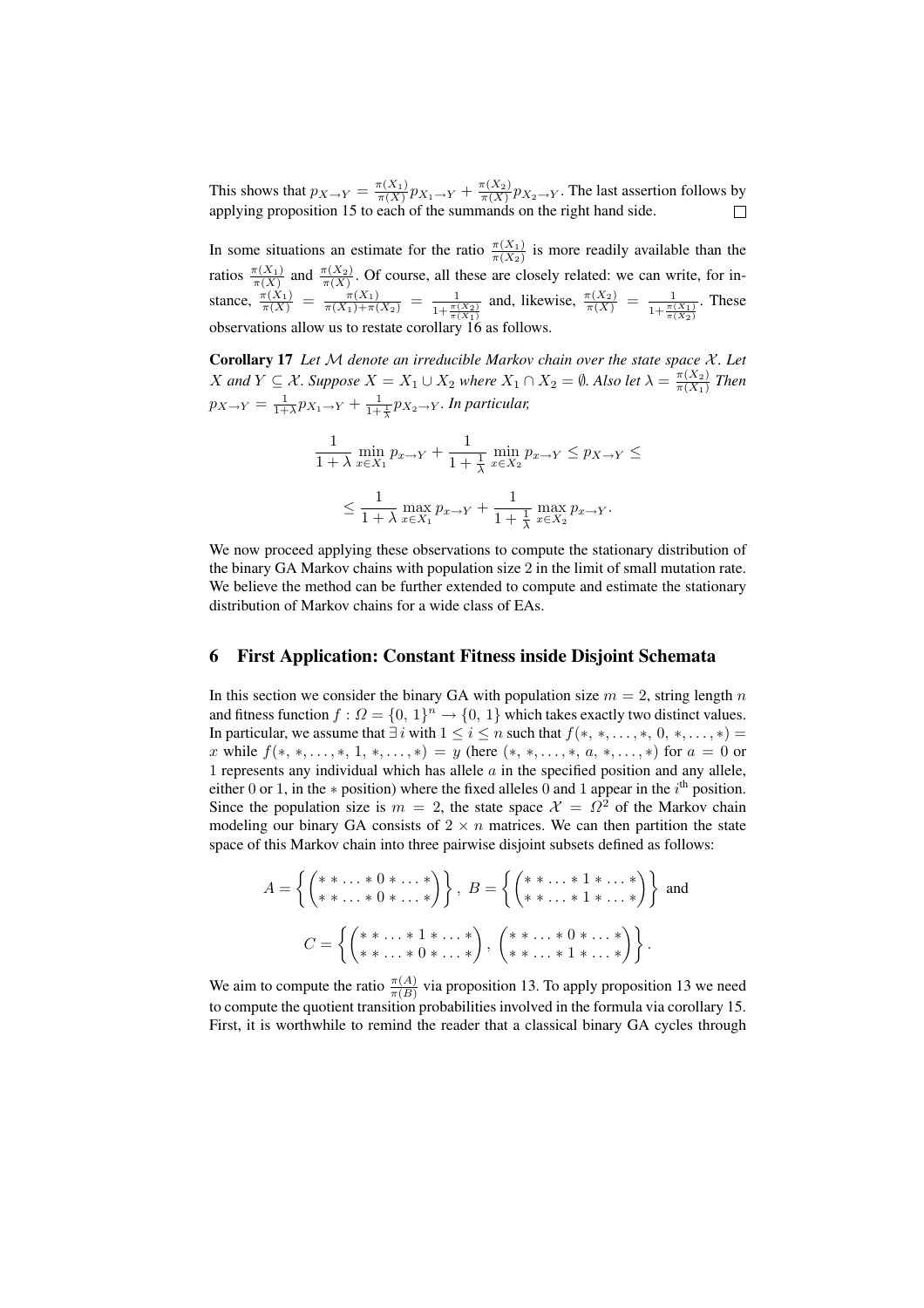the three stages: selection, recombination and mutation. To make our calculations convenient, in this section we will assume that selection stage follows mutation stage. It will not matter for our calculation if recombination is the first or the last stage. In the previous works (see section IX of [26]) it has been shown that we can later drop the requirement on mutation preceding selection in the limit of small mutation rate.

**Lemma 18** *Given A, B and C as above, we have*  $p_{B\rightarrow A} = 2\mu(1-\mu)\frac{x^2}{(x+\mu)^2}$  $\frac{x^2}{(x+y)^2} + \mu^2$ .

*Proof.* Fix any population  $\mathbf{b} \in B$ . In case recombination is the first stage, let  $\mathbf{b}'$  denote the output upon completion of recombination of the population b. Otherwise, let  $b' =$ b. Since recombination, as described in definition 7, can not get us out from either  $A$ , B or  $C, b' \in B$  with probability 1. Next we need to obtain a population in A upon completion of mutation followed by selection. The only possible ways to do so starting with **b**' are as follows:

*Option 1:* Obtain a population  $\mathbf{b}'' \in C$  via mutation starting with  $\mathbf{b}'$  first, and then use selection to obtain a population in A.

*Option 2:* Obtain a population in A right upon completion of mutation (and then one stays in A with probability 1).

The events described in options 1 and 2 are disjoint and, thereby, the transition probability  $p_{\mathbf{b}\to A} = p(\text{Event described in option 1}) + p(\text{Event described in option 2}).$ Obtaining a population  $\mathbf{b}'' \in C$  via mutation starting with  $\mathbf{b}'$  amounts to mutating exactly one of the  $i<sup>th</sup>$  alleles of the individuals in b' (i.e. either mutating the  $i<sup>th</sup>$  allele of the first individual and not mutating the  $i<sup>th</sup>$  allele of the second one, or vise versa: not mutating the  $i<sup>th</sup>$  allele of the first individual and mutating the  $i<sup>th</sup>$  allele of the second one). Thereby, this is disjoint union of two events, each happening with probability  $\mu(1 - \mu)$  (see definition 9). Thus, the probability of obtaining  $\mathbf{b}'' \in C$ starting with b' upon completion of mutation is  $2\mu(1-\mu)$ . Once this is done, we need to select the individual with the  $i^{th}$  allele 0 from the population  $b''$  twice to obtain a population in A. According to definition 4, this happens with probability  $\frac{x^2}{(x+1)}$  $\frac{x^2}{(x+y)^2}$ . Therefore we deduce that p(Event described in option 1) =  $2\mu(1-\mu)\frac{x^2}{\sqrt{n+e}}$  $\frac{x^2}{(x+y)^2}$ . Notice that option 2 requires mutating the  $i<sup>th</sup>$  allele of both individuals in the population b''. This happens with probability  $\mu^2$ . Once mutation is complete, we obtain an individual in A and neither selection nor recombination can produce an individual outside of A with probability 1. This shows that  $p(\text{Event described in option 2}) = \mu^2$  and we deduce that  $p_{\mathbf{b}\to A} = p$ (Event described in option 1) + p(Event described in option 2) =  $2\mu(1-\mu)\frac{x^2}{(x+a)}$  $\frac{x^2}{(x+y)^2} + \mu^2$ . Since the choice of  $\mathbf{b} \in B$  is arbitrary, the desired conclusion that  $p_{B\to A} = 2\mu(1-\mu)\frac{x^2}{(x+\mu)^2}$  $\frac{x^2}{(x+y)^2} + \mu^2$  now follows via proposition 15.

The proofs of the remaining lemmas are analogous to that of lemma 18. We will then present only abbreviated arguments.

**Lemma 19** *Given A, B and C as above, we have*  $p_{A\to A^c} = 2\mu(1-\mu)\frac{y^2+2xy}{(x+y)^2} + \mu^2$ .

*Proof.* Just as in the proof of lemma 18, in view of proposition 15, it suffices to show that  $\forall$  **a**  $\in$  *A* we have  $p_{\mathbf{a}\to A^c} = 2\mu(1-\mu)\frac{y^2+2xy}{(x+y)^2} + \mu^2$ . This argument, once again, is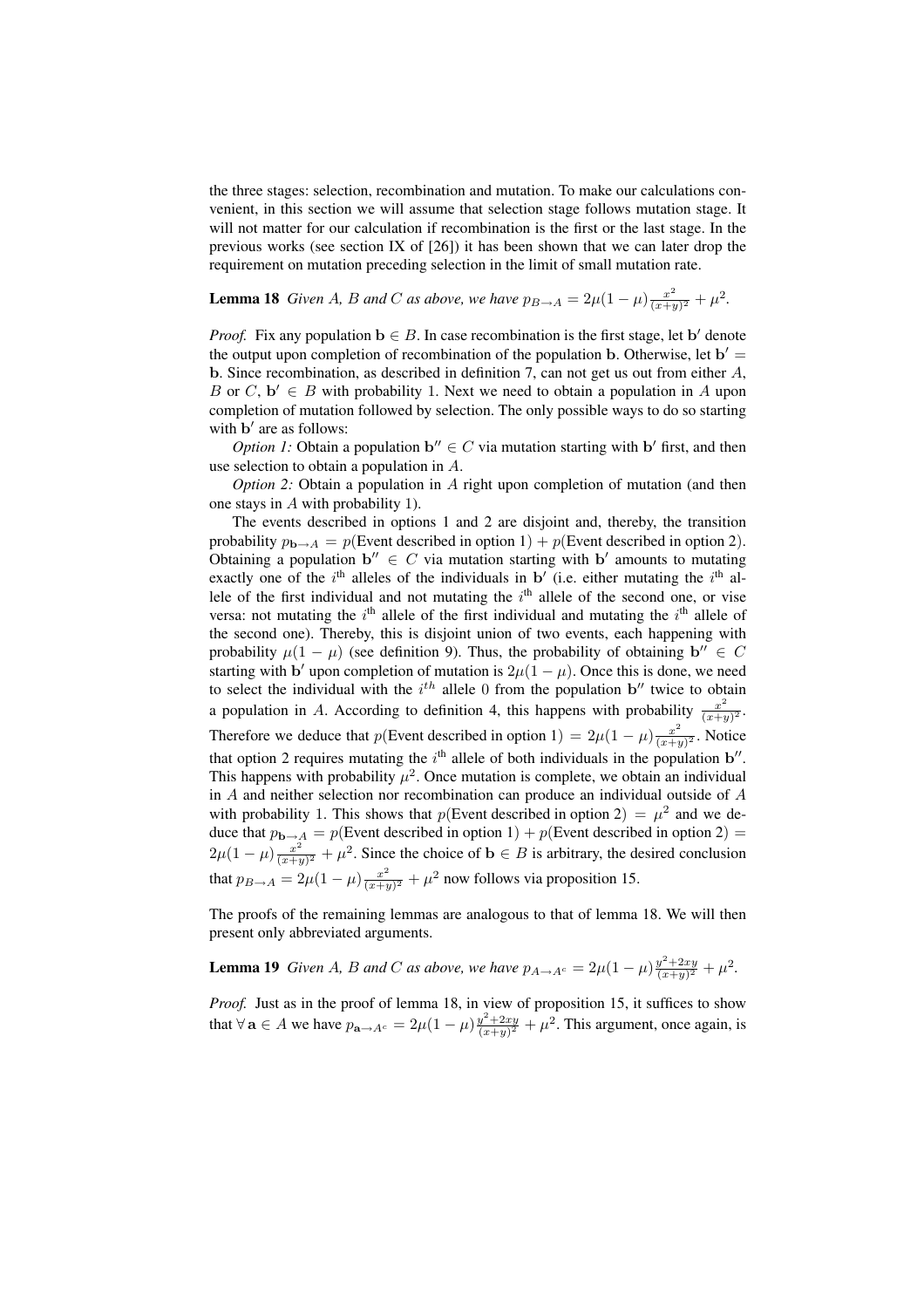entirely analogous to the one in the proof of lemma 18. There are two alternative paths to take here, either to mutate exactly one of the  $i<sup>th</sup>$  alleles of the individuals comprising the input population (recall this is a population in  $A$ ), which happens with probability  $2\mu(1-\mu)$ , and, afterwards, not to select the "non-mutant" twice, which happens with probability  $1 - \frac{x^2}{(x + x)}$  $\frac{x^2}{(x+y)^2} = \frac{y^2 + 2xy}{(x+y)^2}$ , or to mutate the i<sup>th</sup> alleles of both individuals in the input population which happens with probability  $\mu^2$ . This will result in a population from  $B$  and selection won't get us away from there with probability 1. Thus, the total probability  $p_{\mathbf{a}\to A^c} = 2\mu(1-\mu)\frac{y^2+2xy}{(x+y)^2} + \mu^2$  which then entails  $p_{A\to A^c} = 2\mu(1-\mu)$  $\mu$ )  $\frac{y^2 + 2xy}{(x+y)^2} + \mu^2$  via proposition 15.

**Lemma 20** *Given A, B and C as above, we have*  $p_{C\rightarrow C^c} = (1 - \mu)^2 \frac{x^2 + y^2}{(x + \mu)^2}$  $\frac{x^2+y^2}{(x+y)^2} + O(\mu).$ 

*Proof:* Consider any  $c \in C$ . Let

 $\mathbf{c}^\prime =$  $\overline{a}$  $\mathbf c$  if selection is the first stage. Output after recombination with input  $c$  if recombination is the first stage.

As we have already seen,  $c' \in C$ . One way to obtain a population not in C is not to mutate the i<sup>th</sup> allele of either individual in c' which happens with probability  $(1 - \mu)^2$ and, afterwards, to select either the first or the second individual twice into the final output population which happens with probability  $\frac{x^2+y^2}{(x+y)^2}$  $\frac{x^2+y^2}{(x+y)^2}$ . The only alternative path is to mutate the  $i<sup>th</sup>$  allele of at least one of the individuals which happens with probability  $O(\mu)$ . The effect of selection later may only reduce the probability of getting away from C (but only if we mutate the  $i^{\text{th}}$  allele of both individuals).<sup>4</sup> We then conclude that the total probability  $p_{\mathbf{c}\to C^c} = (1-\mu)^2 \frac{x^2+y^2}{(x+y)^2}$  $\frac{x^2+y^2}{(x+y)^2}$  +  $O(\mu)$  and the desired conclusion that  $p_{C \to C^c} = (1 - \mu)^2 \frac{x^2 + y^2}{(x + y)^2}$  $\frac{x^2+y^2}{(x+y)^2}$  +  $O(\mu)$  now follows via proposition 15.  $\Box$ 

**Lemma 21** *Given A, B and C as above, we have*  $p_{C\rightarrow A} = (1 - \mu)^2 \frac{x^2}{(x + \mu)^2}$  $\frac{x^2}{(x+y)^2} + O(\mu).$ 

*Proof:* The argument is analogous to that in the proof of lemma 20. The only difference is that during selection stage, rather than getting away *anywhere* from  $c \in C$  we actually need to get specifically into  $A$  and this requires selecting the individual with fitness  $x$  twice (rather than selecting wither one of the individuals twice as in the proof of lemma 20), hence the difference in the final formula.  $\Box$ 

**Lemma 22** *Given A, B and C as above, we have*  $p_{B\to C} = p_{A\to C} = 2\mu(1-\mu)\frac{2xy}{(x+y)^2}$ .

*Proof:* Consider any  $\mathbf{b} \in B$ . Let

 $\overline{a}$ 

 $\mathbf{b}' = \begin{cases} \mathbf{b} & \text{if selection is the first stage.} \\ \end{cases}$ Output after recombination with input b if recombination is the first stage.

<sup>&</sup>lt;sup>4</sup> It is easy to compute this transition probability exactly as a function of  $\mu$ , x, and y, but in the current paper we will only be concerned with the asymptotic results as  $\mu \to 0$  and the current estimate is then sufficient.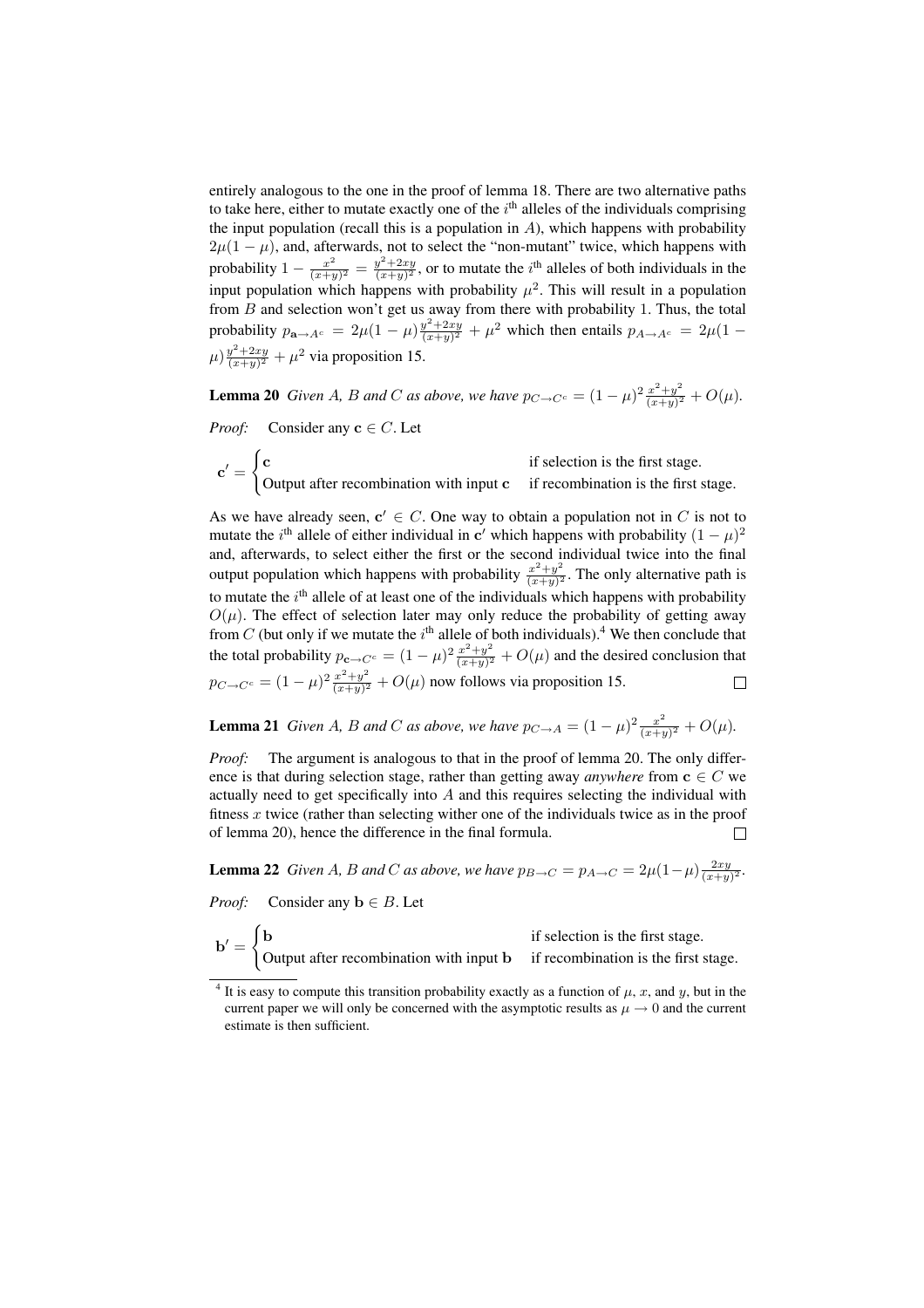As we have already seen,  $\mathbf{b}' \in B$ . The only way to obtain a population in C starting with  $\mathbf{b}'$  is to mutate the i<sup>th</sup> allele of exactly one of the individuals in  $\mathbf{b}'$  (otherwise, if we don't mutate either of them we stay in  $B$  with probability 1 upon completion of selection, and if we mutate both, then we get into  $A$  and, once again, stay there with probability 1), which, as we have seen before, happens with probability  $2\mu(1-\mu)$ . Upon completion of mutation we must not get away from  $C$  via selection. As we have seen in the proof of lemma 20, getting away from any  $c \in C$  upon completion of selection happens with probability  $\frac{x^2+y^2}{(x+y)^2}$  $\frac{x^2+y^2}{(x+y)^2}$  and, therefore, not getting away from  $c \in C$  happens with probability  $1 - \frac{x^2 + y^2}{(x+y)^2}$  $\frac{x^2+y^2}{(x+y)^2} = \frac{2xy}{(x+y)^2}$ . We then deduce that  $\forall$  **b**  $\in$  *B* we have  $p_{\mathbf{b}\to C}$  =  $2\mu(1-\mu)\frac{2xy}{(x+y)^2}$  and proposition 15 then tells us that  $p_{B\to C} = 2\mu(1-\mu)\frac{2xy}{(x+y)^2}$ . The proof that  $p_{A\to C} = 2\mu(1-\mu)\frac{2xy}{(x+y)^2}$  is entirely analogous. In fact, one can repeat the previous argument verbatim replacing  $A$  with  $B$  and  $B$  with  $A$  throughout.  $\Box$ 

We are now in a position to obtain the main result of this section via proposition 13.

**Theorem 23** *Given A, B, C and the fitness function f as above, let*  $\pi_{\mu}$  *denote the unique stationary distribution of the GA Markov chain with mutation rate*  $\mu$  *where selection stage follows mutation stage. Then*  $\lim_{\mu \to 0} \frac{\pi_{\mu}(A)}{\pi_{\mu}(B)} = \left(\frac{x}{y}\right)^2$ .

*Proof:* We simply plug the expressions from lemmas 18, 19, 22, 21 and 20 into the formula in proposition 13 to obtain:

$$
\frac{\pi_{\mu}(A)}{\pi_{\mu}(B)} = \frac{\beta(\mu)}{1 - \alpha(\mu)}
$$

so that

$$
\lim_{\mu \to 0} \frac{\pi_{\mu}(A)}{\pi_{\mu}(B)} = \frac{\lim_{\mu \to 0} \beta(\mu)}{1 - \lim_{\mu \to 0} \alpha(\mu)}
$$

where

$$
\beta(\mu) = \frac{2\mu(1-\mu)\frac{x^2}{(x+y)^2} + \mu^2}{2\mu(1-\mu)\frac{y^2 + 2xy}{(x+y)^2} + \mu^2} +
$$

$$
+\frac{\left(2\mu(1-\mu)\frac{2xy}{(x+y)^2}\right)\cdot\left((1-\mu)^2\frac{x^2}{(x+y)^2}+O(\mu)\right)}{\left((1-\mu)^2\frac{x^2+y^2}{(x+y)^2}+O(\mu)\right)\cdot\left(2\mu(1-\mu)\frac{y^2+2xy}{(x+y)^2}+\mu^2\right)}
$$

and

$$
\alpha(\mu) = \frac{\left(2\mu(1-\mu)\frac{2xy}{(x+y)^2}\right) \cdot \left((1-\mu)^2 \frac{x^2}{(x+y)^2} + O(\mu)\right)}{\left((1-\mu)^2 \frac{x^2+y^2}{(x+y)^2} + O(\mu)\right) \cdot \left(2\mu(1-\mu)\frac{y^2+2xy}{(x+y)^2} + \mu^2\right)}.
$$

Taking the limit as  $\mu \rightarrow 0$  we obtain

$$
\lim_{\mu \to 0} \beta(\mu) = \frac{x^2}{y^2 + 2xy} + \frac{2x^3y}{(x^2 + y^2)(y^2 + 2xy)} =
$$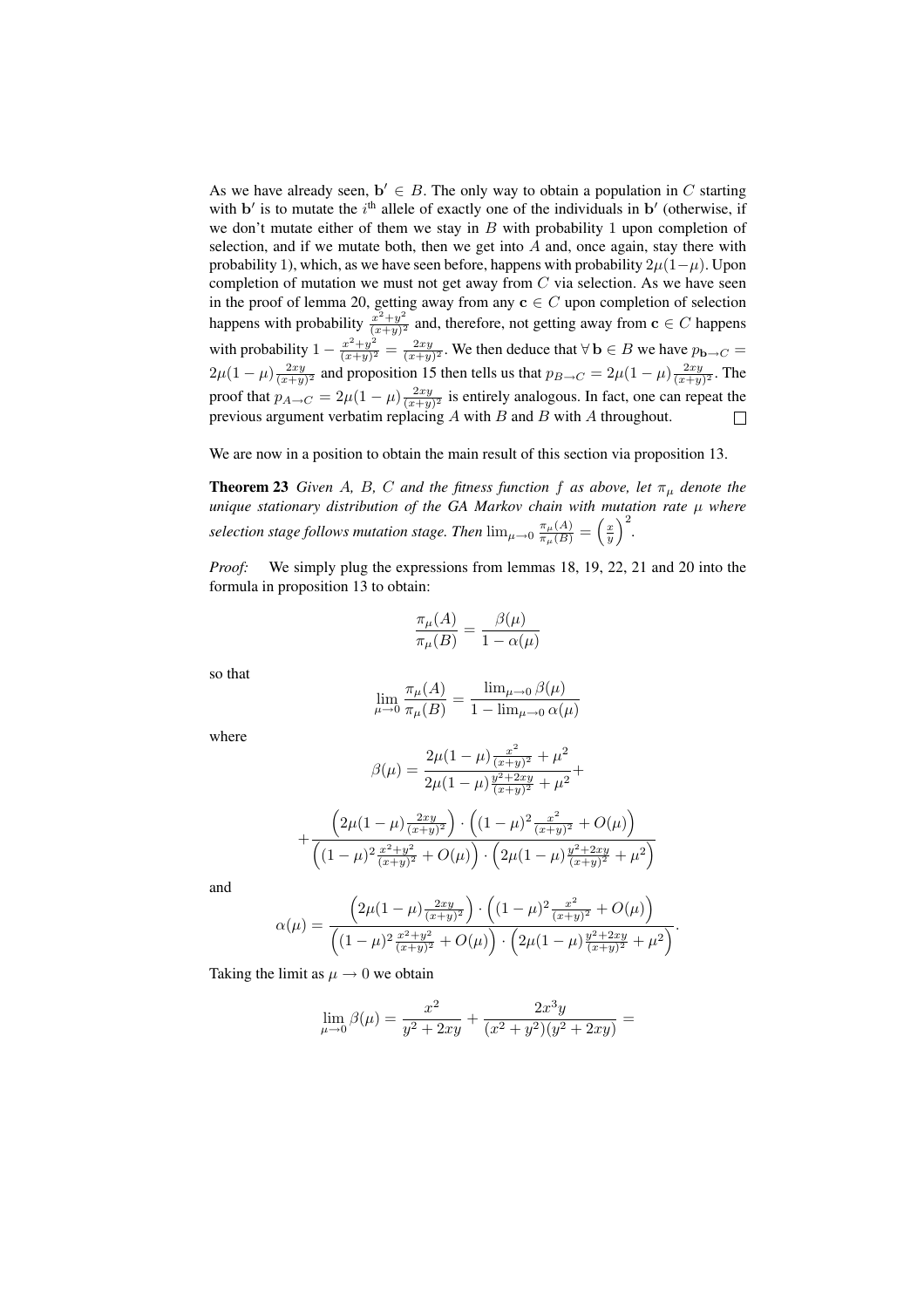$$
= \frac{x^2(x^2+y^2) + 2x^3y}{(x^2+y^2)(y^2+2xy)} = \frac{x^2(x+y)^2}{(x^2+y^2)(y^2+2xy)}
$$

and

$$
\lim_{\mu \to 0} \alpha(\mu) = \frac{2x^3y}{(x^2 + y^2)(y^2 + 2xy)}
$$

so that

$$
1 - \lim_{\mu \to 0} \alpha(\mu) = 1 - \frac{2x^3y}{(x^2 + y^2)(y^2 + 2xy)} =
$$
  
= 
$$
\frac{(x^2 + y^2)(y^2 + 2xy) - 2x^3y}{(x^2 + y^2)(y^2 + 2xy)} = \frac{y^2(x + y)^2}{(x^2 + y^2)(y^2 + 2xy)}
$$

and, finally,

$$
\lim_{\mu \to 0} \frac{\pi_{\mu}(A)}{\pi_{\mu}(B)} = \frac{\lim_{\mu \to 0} \beta(\mu)}{1 - \lim_{\mu \to 0} \alpha(\mu)} = \frac{\frac{x^2(x+y)^2}{(x^2+y^2)(y^2+2xy)}}{\frac{y^2(x+y)^2}{(x^2+y^2)(y^2+2xy)}} = \frac{x^2}{y^2} = \left(\frac{x}{y}\right)^2
$$

 $\Box$ 

as claimed.

#### 7 Tight and Rigorous Asymptotic Results for Binary GAs

In this section we consider an arbitrary binary genetic algorithm with string length  $n$ arbitrary population size m (not necessarily  $m = 2$ ). We will also assume that the fitness function  $f: \Omega = \{0, 1\}^n \to (0, \infty)$  is independent of the mutation rate  $\mu$ . In previous papers (see [25] and [26]) we have already shown that the *uniform* populations (i.e. these populations which consist of a repeated copy of the same individual only) dominate over the nonuniform ones in the limit of small mutation rate. Furthermore, we have also estimated the rate of domination to be on the order of  $\frac{1}{\mu}$  (i.e. if U denotes the set of uniform populations then  $\frac{\pi_{\mu}(U)}{\pi_{\mu}(U^c)} = \Omega$  $\frac{1}{\mu}$ ´ ). In this section, apart from this asymptotic result, we will establish another one of similar nature. Although the results in the current section are only asymptotic (rather than evaluating specific stationary distributions) we strongly believe that they will serve as an indispensable tool in reducing the size of the state space and simplifying the nature of the Markov transition matrices for a wide class of EAs (hopefully more on this in the forthcoming papers). Recall that the state space of our Markov Chain consists of  $m \times n$  binary matrices where the rows are the individuals. Another important notational concept is that of Holland schemata. Formally, Holland schemata are the elements of the set  $\{0, 1, *\}^n$ . Each Holland schema  $\vec{t} = (t_1, t_2, \ldots, t_n) \in \{0, 1, *\}^n$  represents the set of individvalid schema  $\{e_1, e_2, \ldots, e_n\} \subset \{0, 1\}^n$ . Expressions the set of matrix  $\{e_1, e_2, \ldots, e_n\} \subset \{0, 1\}^n$ . We will often abuse the notation by identifying the schema  $\overrightarrow{t}$  with either the entire set of individuals it represents or with any of the individuals it represents. In fact, we have already made such informal use of Holland schemata in section 6. Fix any two specified gene indices i and j with  $1 \le i < j \le n$  and consider the 4 Holland schemata with fixed positions i and j partitioning the search space  $\Omega = \{0, 1\}^n$ :

$$
\overrightarrow{t}_1 = (*, *, \ldots, *, 0, *, \ldots, *, 0, *, \ldots, *),
$$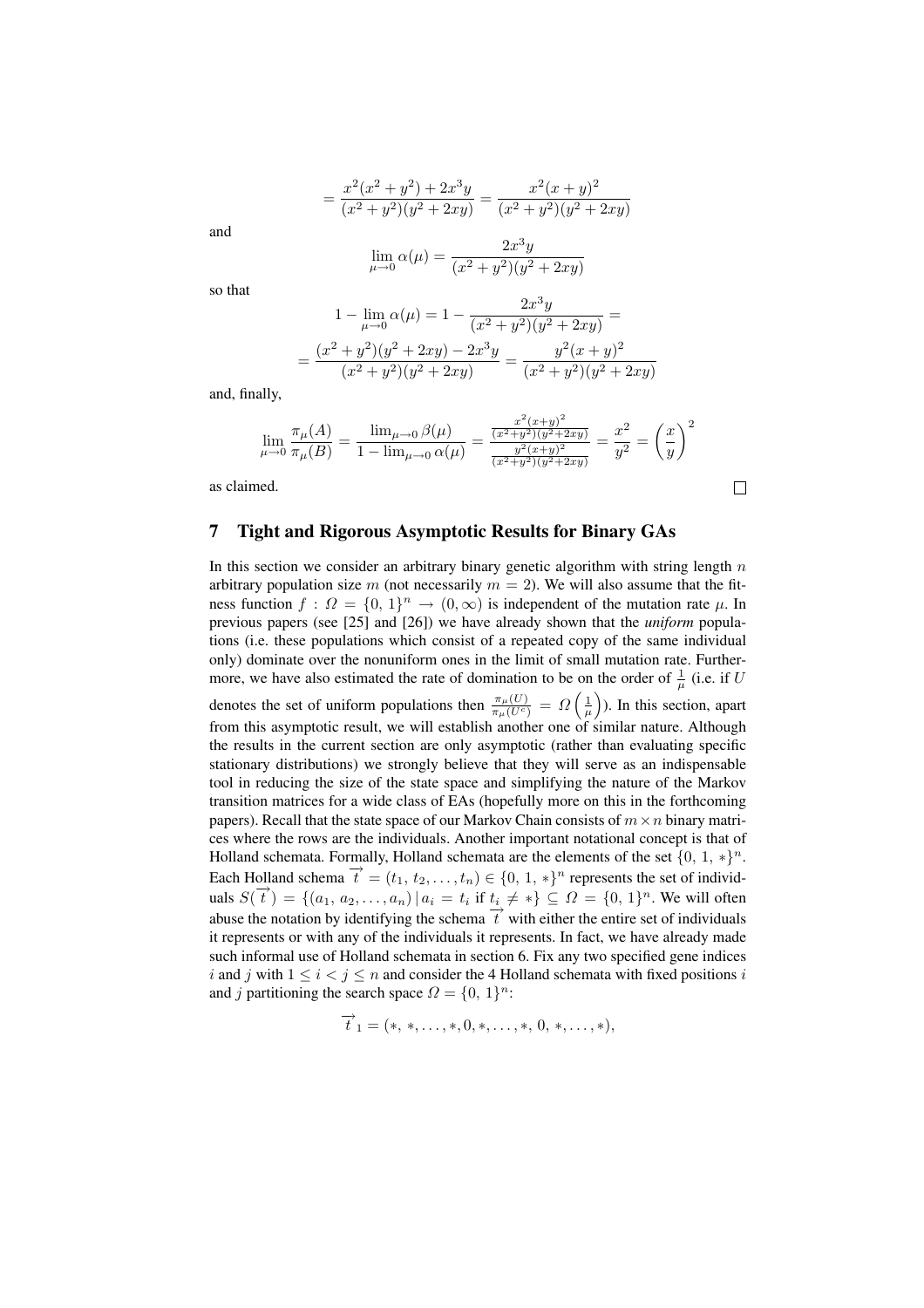$$
\overrightarrow{t}_2 = (*, *, \ldots, *, 0, *, \ldots, *, 1, *, \ldots, *),
$$
  

$$
\overrightarrow{t}_3 = (*, *, \ldots, *, 1, *, \ldots, *, 0, *, \ldots, *),
$$
  

$$
\overrightarrow{t}_4 = (*, *, \ldots, *, 1, *, \ldots, *, 1, *, \ldots, *)
$$

where non- $*$  entries (alleles) appear precisely at the  $i<sup>th</sup>$  and  $j<sup>th</sup>$  positions. Recall the notion of the hamming distance between the schemata (and/or the individuals): Given any two schemata  $\vec{u} = (u_1, u_2, \dots, u_n)$  and  $\vec{v} = (v_1, v_2, \dots, v_n) \in \{0, 1, *\}^n$  we define  $d(\vec{u}, \vec{v}) = |\{l | u_l \neq v_l\}|$ . For example,  $d(\vec{t}_1, \vec{t}_2) = d(\vec{t}_1, \vec{t}_3) = 1$  while  $d(\vec{t}_1, \vec{t}_4) = 2$ . Now consider the following sets of populations:  $A_l$  denotes the set of all  $m \times n$  matrices where every row fits the schema  $t_l$ . We let  $A = \bigcup_{i=1}^{4} A_i$ . Consider any q and l with  $1 \le q < l \le 4$ . Let  $D_{q,l}$  denote the set of all  $m \times n$  matrices such that every row of these fits either the schema  $t_q$  or the schema  $t_l$  (notice that  $t_l$  and  $t_q$  are disjoint for  $l \neq q$  so that the "or" is implied to be a mutually exclusive one). Now let  $C = \bigcup_{d \in \overrightarrow{t}_q, \overrightarrow{t}_l)=1} D_{q,l} = D_{1,2} \cup D_{1,3} \cup D_{2,4} \cup D_{3,4}.$  Finally, let  $B$  denote the set of remaining populations (the complement of  $A \cup C$  in the set of all binary  $m \times n$  matrices). Notice that every matrix in B contains at least one pair of rows such that these rows fit schemata hamming distance 2 apart (i.e.  $(t_1$  and  $t_4$ ) or  $(t_2$  and  $t_3)$ ). Notice also that recombination preserves the hamming distance in the sense that if we recombine a pair of individuals fitting the schemata  $t_1$  and  $t_4$  we may get either another pair fitting  $t_1$  and  $t_4$  or a pair fitting  $t_2$  and  $t_3$  (which remain hamming distance 2 apart). This implies, in particular, that  $B$  and  $C$  remain invariant under recombination. Needless to say, A also remains invariant under recombination. Furthermore, A also remains invariant under selection. Thus, if  $a \in A$  is any individual in A, then obtaining an individual outside of A requires at least one nontrivial mutation which happens with probability  $\Theta(\mu)$ . Moreover, performing exactly one nontrivial mutation (at either i<sup>th</sup> or  $j<sup>th</sup>$  position) will produce an individual inside of C. We will then stay inside of C with some constant (independent of the mutation rate) probability  $\Theta(1)$ . Thus, proposition 15 tells us that  $p_{A\rightarrow C} = \Theta(\mu)$ . Obtaining a population in B requires at least two nontrivial mutations and happens with probability  $\Theta(\mu^2)$ . Remaining inside of B happens with some constant (independent of the mutation rate) probability  $\Theta(1)$ . It follows then via proposition 15 that  $p_{A\rightarrow B} = \Theta(\mu^2)$ . Since  $B \cap C = \emptyset$  and  $B \cup C = A^c$ ,  $p_{A\rightarrow A^c} =$  $p_{A\rightarrow C} + p_{A\rightarrow B} = \Theta(\mu) + \Theta(\mu^2) = \Theta(\mu)$ . Moreover,  $p_{A\rightarrow C} = p_{A\rightarrow A^c} - p_{A\rightarrow B} =$  $p_{A\rightarrow A^c} - \Theta(\mu^2)$ . We summarize these observations below:

**Lemma 24** *Given* A, B *and* C *as above, we have*  $p_{A\rightarrow A^c} = p_{A\rightarrow C} = \Theta(\mu)$  *and*  $p_{A\rightarrow C} = p_{A\rightarrow A^c} - \Theta(\mu^2).$ 

Given any population  $c \in C$ , or, likewise, a population  $b \in B$  getting from such population into A can be done via selection only (just select the same individual repeatedly) and doesn't require any nontrivial mutation. This certainly happens with probability  $\Theta(1)$ . Proposition 15 then tells us that  $p_{C\rightarrow A} = \Theta(1)$  and  $p_{B\rightarrow A} = \Theta(1)$ . Moreover, getting from  $c \in C$  somewhere into B does require at least one nontrivial mutation and can then be done via selection only. This happens with probability  $\Theta(\mu)$  then. Again, proposition 15 tells us that  $p_{C\to B} = \Theta(\mu)$ . Since  $A \cap B = \emptyset$  and  $C = (A \cup B)^c$ , it follows that  $p_{C \to C^c} = p_{C \to A} + p_{C \to B} = \Theta(1) + \Theta(\mu) = \Theta(1)$  and  $p_{C\rightarrow C^c} - p_{C\rightarrow A} = p_{C\rightarrow B} = \Theta(\mu)$ . These deductions are summarized below: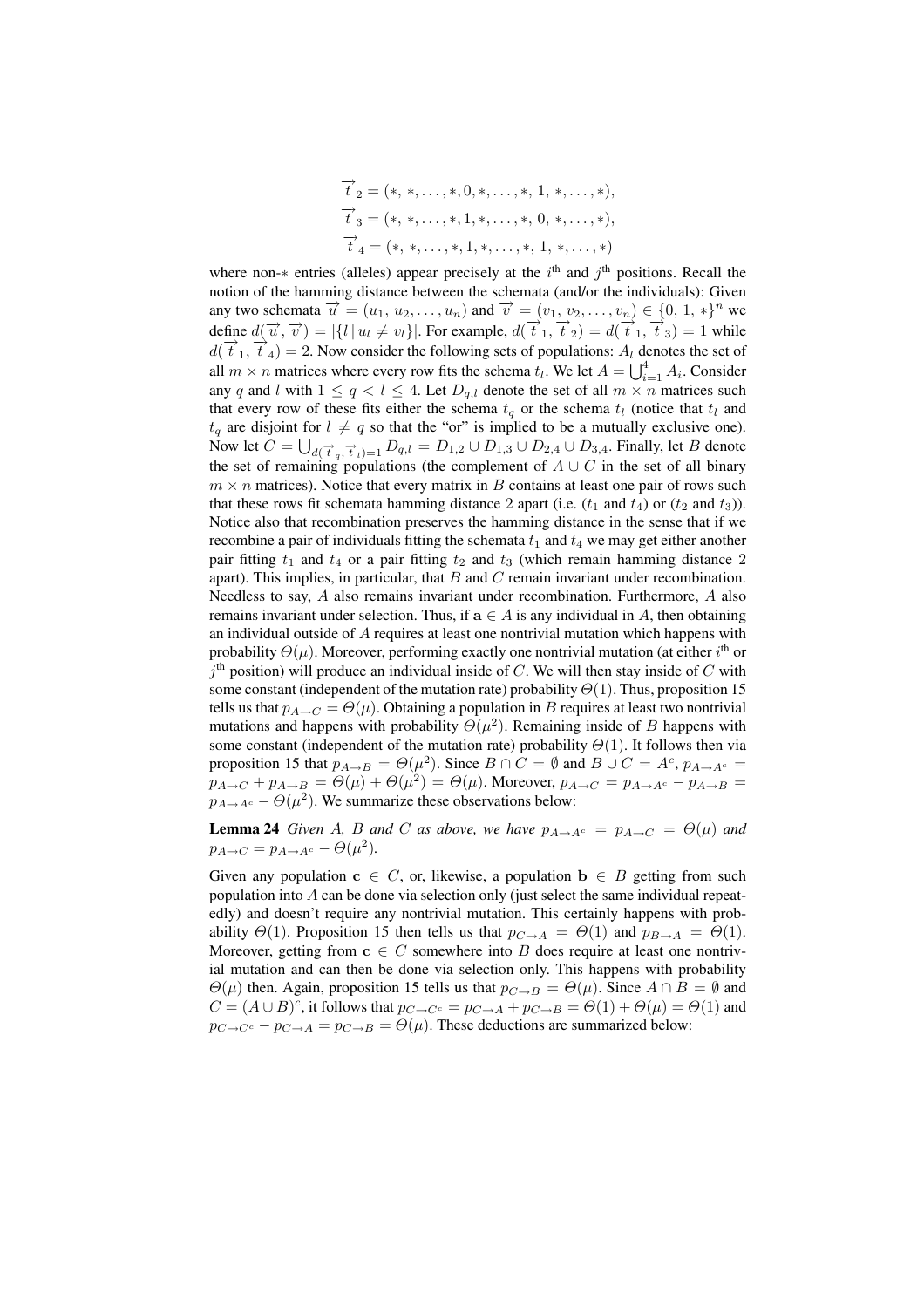**Lemma 25** *Given A, B and C as above, we have*  $p_{B\rightarrow A} = \Theta(1)$ ,  $p_{C\rightarrow A} = \Theta(1)$  *and*  $p_{C \to C^c} = \Theta(1)$ *. Also*  $p_{C \to A} = p_{C \to C^c} - \Theta(\mu)$ *.* 

Finally, to get from somewhere in  $B$  to anywhere in  $C$  we don't have to perform any mutation and only need not to select some of the individuals into the new population. Such an event happens with probability  $\Theta(\mu)$ , hence the following:

**Lemma 26** *Given A, B and C as above, we have*  $p_{B\rightarrow C} = \Theta(1)$ *.* 

We are now in a position to deduce the central result of the current section from proposition 13.

Theorem 27  $\frac{\pi_{\mu}(A)}{\pi_{\mu}(B)} = \Theta$  $\left(\frac{1}{\mu^2}\right)$ ´

*Proof:* Much like in the proof of theorem 23, we simply plug in the constants in lemmas 24, 25 and 26 into proposition 13 to obtain  $\frac{\pi_{\mu}(A)}{\pi_{\mu}(B)} = \frac{\beta(\mu)}{1 - \alpha(\mu)}$  where

$$
\beta(\mu) = \frac{\Theta(1)}{\Theta(\mu)} + \frac{\Theta(1) \cdot \Theta(1)}{\Theta(1) \cdot \Theta(\mu)} = \Theta\left(\frac{1}{\mu}\right)
$$

and

$$
\alpha(\mu) = \frac{(p_{A \to A^c} - \Theta(\mu^2)) \cdot (p_{C \to C^c} - \Theta(\mu))}{p_{C \to C^c} \cdot p_{A \to A^c}} =
$$

$$
= \frac{p_{C \to C^c} - \Theta(\mu)}{p_{C \to C^c}} \cdot \frac{p_{A \to A^c} - \Theta(\mu^2)}{p_{A \to A^c}} = \left(1 - \frac{\Theta(\mu)}{\Theta(1)}\right) \cdot \left(1 - \frac{\Theta(\mu^2)}{\Theta(\mu)}\right) =
$$

$$
= (1 - \Theta(\mu)) \cdot (1 - \Theta(\mu)) = 1 - \Theta(\mu)
$$

carefully noticing that both constants within  $\Theta(\mu)$  notation are positive. We then obtain

$$
\frac{\pi_{\mu}(A)}{\pi_{\mu}(B)} = \frac{\beta(\mu)}{1 - \alpha(\mu)} = \frac{\Theta\left(\frac{1}{\mu}\right)}{1 - (1 - \Theta(\mu))} = \Theta\left(\frac{1}{\mu^2}\right)
$$

 $\overline{a}$ 

´

as claimed.

We can strengthen theorem 27 further but noticing that all the "uniform" populations have probability of the same order of magnitude asymptotically (as  $\mu \to 0$ ) as long as the fitness function is independent of the mutation rate  $\mu$ . In fact, this is very simple to prove using corollary 14.

**Theorem 28** *Given any*  $A_i$  *and*  $A_j$  *as above (recall that*  $A_i$  *is the set of all*  $m \times n$ *matrices which fit the schema*  $t_i$  *as described above), we have*  $\frac{\pi_\mu(A_i)}{\pi_\mu(A_j)} = \Theta(1)$ .

*Proof:* First we prove this fact for these i and j where  $d(t_i, t_j) = 1$  (where d denotes the hamming distance as described above). For such  $i$  and  $j$  we apply corollary 14 to obtain  $\frac{\pi_{\mu}(A_i)}{\pi_{\mu}(A_j)} = \frac{p_{A_j \rightarrow A_i}}{p_{A_i \rightarrow (A_i)}}$  $\frac{p_{A_j \to A_i}}{p_{A_i \to (A_i)^c}} \geq \frac{\Omega(\mu)}{O(\mu)} = \Omega(1)$ . Indeed, getting from anywhere in  $A_j$ into somewhere in  $A_i$  requires at exactly one mutation, since  $d(t_i, t_j) = 1$ , and this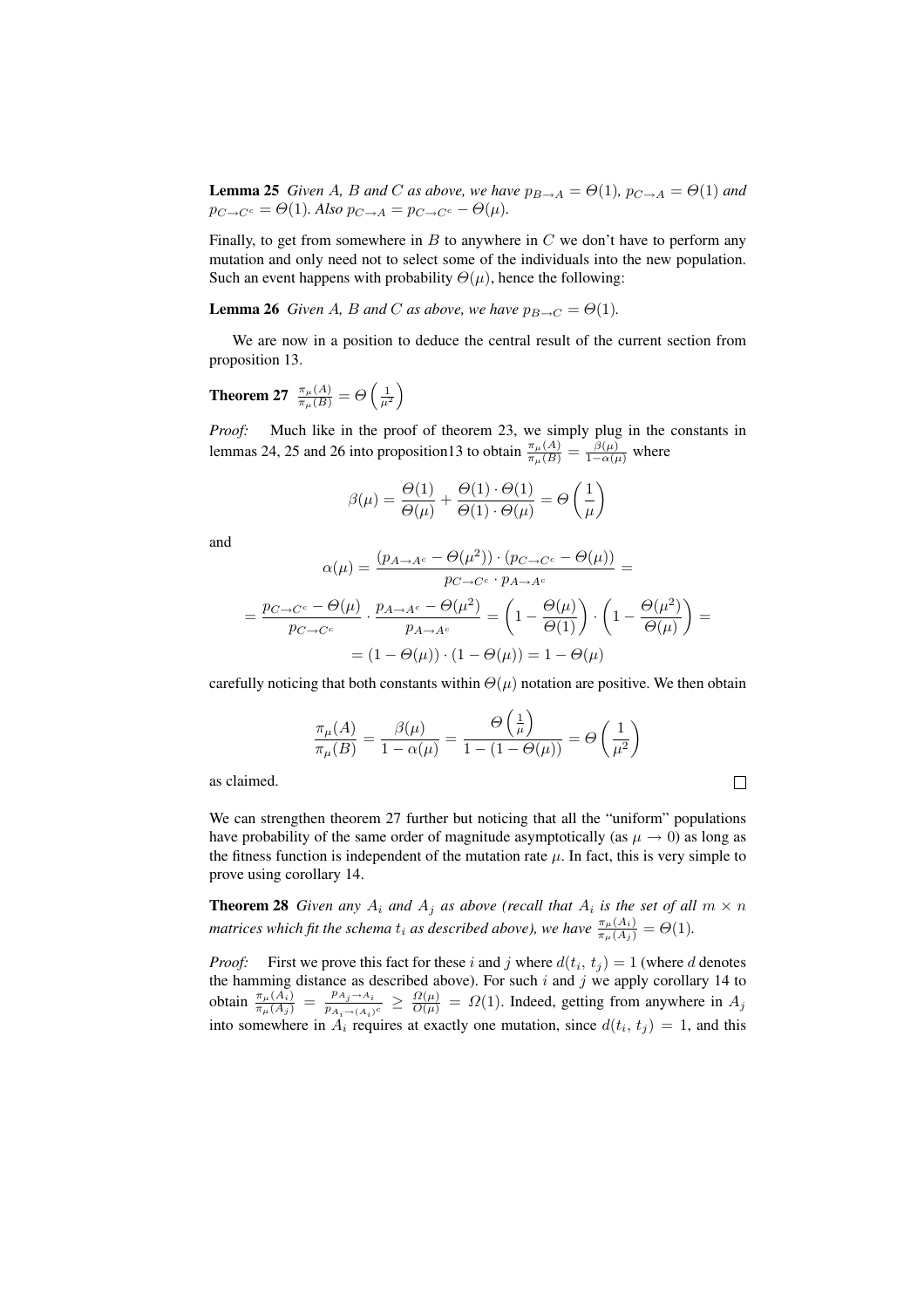happens with probability  $\Theta(\mu)$ . Then we only need to select the mutated individual repeatedly which happens with probability  $\Theta(1)$  so that, according to proposition 15 we have  $p_{A_i \to A_i} = \Omega(1)$ . Obtaining a population not in  $A_i$  starting with any given population in  $A_i$  requires at least one nontrivial mutation which happens with probability  $O(\mu)$ . Thus, we have shown that  $\frac{\pi_{\mu}(A_i)}{\pi_{\mu}(A_i)} = \Omega(1)$  for these i and j where  $d(t_i, t_j) = 1$ . Interchanging the roles of i and j we deduce that  $\frac{\pi_\mu(A_i)}{\pi_\mu(A_j)} = \Theta(1)$  for these i and j where  $d(t_i, t_j) = 1$ . For these i and j where  $d(t_i, t_j) = 2$  select the "intermediate" k with  $d(t_i, t_k) = 1$  and  $d(t_j, t_k) = 1$  (it is easy to verify by inspection that such a k can always be found). We then have  $\frac{\pi_{\mu}(A_i)}{\pi_{\mu}(A_i)} = \frac{\pi_{\mu}(A_i)}{\pi_{\mu}(A_k)}$  $\frac{\pi_\mu(A_i)}{\pi_\mu(A_k)} \cdot \frac{\pi_\mu(A_k)}{\pi_\mu(A_j)} = \Theta(1) \cdot \Theta(1) = \Theta(1)$  and the desired conclusion is established.  $\Box$ 

Combining theorem 27 with theorem 28 gives us the following:

**Corollary 29** *Given*  $A_i$  *for*  $1 \leq i \leq 4$ ,  $A = \bigcup_{i=1}^4 A_i$  *and B as above, we have*  $\forall i$  *with*  $1 \leq i \leq 4 \frac{\pi_{\mu}(A_i)}{\pi_{\mu}(A)} = \Theta(1)$  and  $\frac{\pi_{\mu}(A_i)}{\pi_{\mu}(B)} = \Theta\left(\frac{1}{\mu^2}\right)$ .

*Proof:* For the first assertion notice that  $1 \ge \frac{\pi_{\mu}(A_i)}{\pi_{\mu}(A)} \ge \frac{\pi_{\mu}(A_i)}{4 \max_{1 \le i \le 4} \pi_{\mu}(A_i)} = \frac{1}{4}\Theta(1) =$  $\Theta(1)$ . To see the last assertion, write

$$
\frac{\pi_{\mu}(A_i)}{\pi_{\mu}(B)} = \frac{\pi_{\mu}(A_i)}{\pi_{\mu}(A)} \cdot \frac{\pi_{\mu}(A)}{\pi_{\mu}(B)} = \Theta(1) \cdot \Theta\left(\frac{1}{\mu^2}\right) = \Theta\left(\frac{1}{\mu^2}\right).
$$

# 8 Unimodal Symmetric Functions on  $\{0, 1\}^2$

In this section we consider a binary GA with string length 2, i.e. the search space is  $\Omega = \{0, 1\}^2$  and population size 2. We consider a fitness function f of the form  $f(0, 0) = f(1, 1) = x$  and  $f(1, 0) = f(0, 1) = y$ . This is a unimodal functions (i.e. a function which depends only on the number of 0s and 1s in its argument) with an extra symmetry condition that  $f(0, 0) = f(1, 1) = x$ . For this function we compute the stationary distribution of the corresponding GA Markov chain with a population of size 2 and selection stage following mutation stage within the cycle (the sequence of stages assumption can be dropped later) in the limit of small mutation rate. It may be worth mentioning straight away that the primary value of the results is the not so much the answer itself, since this is only a very special case, but the illustration of the "quotient construction" method which we hope will be further developed and improved to yield more powerful applications. We now consider the following partition of the state space (which consists of 16 populations each represented by a  $2 \times 2$  binary matrix):

$$
A = \left\{ \begin{pmatrix} 0 & 0 \\ 0 & 0 \end{pmatrix}, \begin{pmatrix} 1 & 1 \\ 1 & 1 \end{pmatrix} \right\},
$$

$$
B' = \left\{ \begin{pmatrix} 0 & 1 \\ 0 & 1 \end{pmatrix}, \begin{pmatrix} 1 & 0 \\ 1 & 0 \end{pmatrix} \right\}, B'' = \left\{ \begin{pmatrix} 1 & 0 \\ 0 & 1 \end{pmatrix}, \begin{pmatrix} 0 & 1 \\ 1 & 0 \end{pmatrix}, \begin{pmatrix} 0 & 0 \\ 1 & 1 \end{pmatrix}, \begin{pmatrix} 1 & 1 \\ 0 & 0 \end{pmatrix} \right\} \text{ and}
$$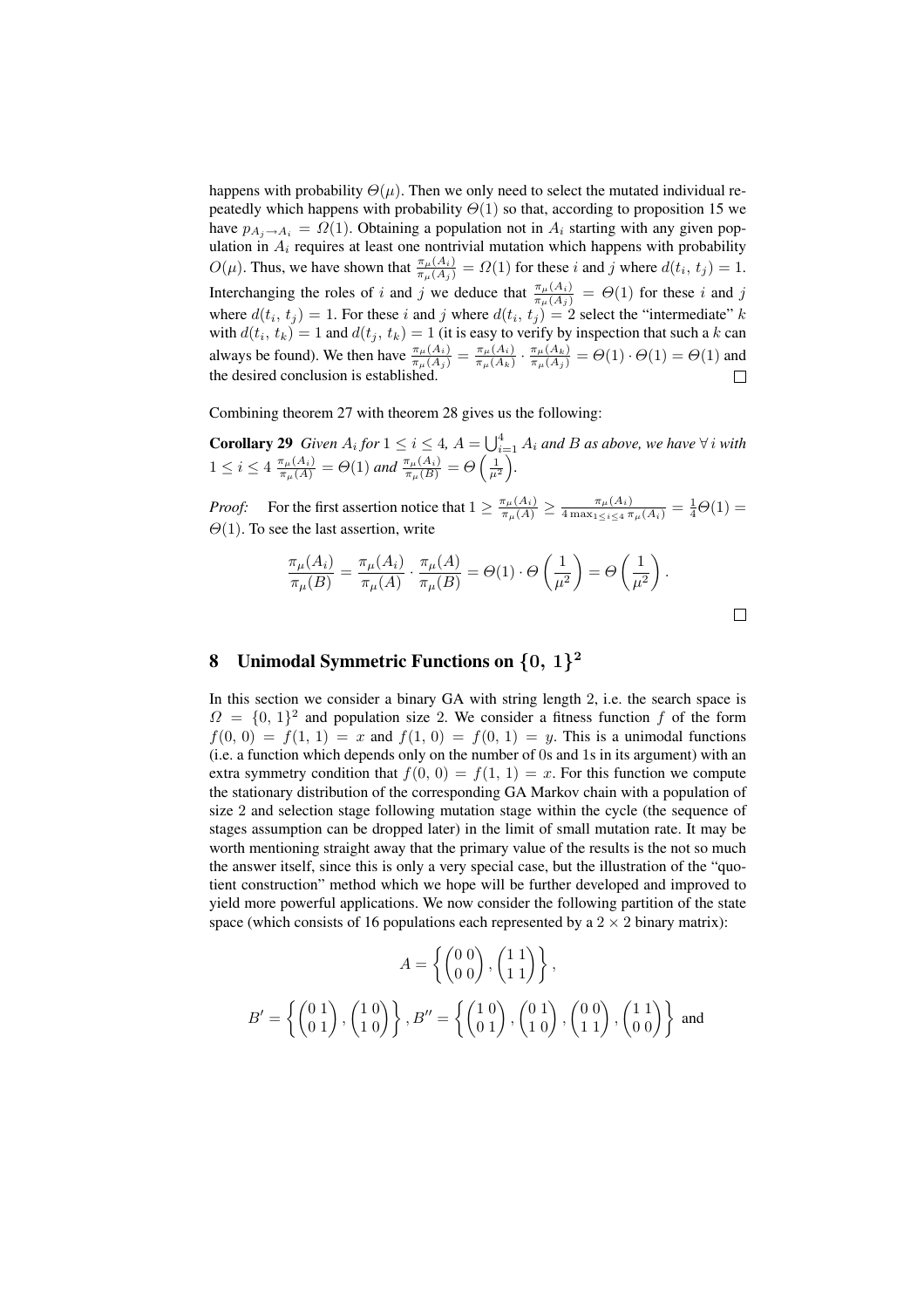$$
C = \left\{ \begin{pmatrix} 0 & 0 \\ 0 & 1 \end{pmatrix}, \begin{pmatrix} 0 & 0 \\ 1 & 0 \end{pmatrix}, \begin{pmatrix} 0 & 1 \\ 0 & 0 \end{pmatrix}, \begin{pmatrix} 1 & 0 \\ 0 & 0 \end{pmatrix}, \begin{pmatrix} 1 & 1 \\ 1 & 0 \end{pmatrix}, \begin{pmatrix} 1 & 1 \\ 0 & 1 \end{pmatrix}, \begin{pmatrix} 0 & 1 \\ 1 & 1 \end{pmatrix} \right\}.
$$

We let  $B = B' \cup B''$ . Our primary goal here is to compute the ratio  $\lim_{\mu \to 0} \frac{\pi(A)}{\pi(B')}$  $\lim_{\mu \to 0} \frac{\pi(A)}{\pi(B)}$  $\frac{\pi(A)}{\pi(B)}$  (as we will see later). As our eventual goal is to apply proposition 13 to the sets of populations  $A$ ,  $B$  and  $C$ , we need to evaluate the transition probabilities involved in the formula. Unlike the case in section 6, due to the discrepancies in the transition probability values (getting away from various individuals within the same set  $B$ ), two of the evaluations will require the use of corollary 17 and theorem 27 will provide us with the necessary estimates of the stationary distribution ratios within the partitions. All this will be illustrated below.

**Lemma 30** *Suppose* A, C,  $B = B' \cup B''$ , and the fitness function f are as above. Then  $p_{B\to A} = 4\mu(1-\mu)^3 \cdot \frac{1}{1+O(\mu^2)} \cdot \frac{x^2}{(x+\mu)^3}$  $\frac{x^2}{(x+y)^2} + O(\mu^2).$ 

*Proof:* Let  $\lambda = \frac{\pi(B'')}{\pi(B')}$  $\frac{\pi(B'')}{\pi(B')}$ . According to theorem 27,  $\frac{1}{\lambda} = \Omega$  $\left(\frac{1}{\mu^2}\right)$ ´ , which is equivalent to saying that  $\lambda = O(\mu^2)$ . According to corollary 17 we then have

$$
p_{B\to A} = \frac{1}{1 + O(\mu^2)} p_{B'\to A} + \frac{1}{1 + \Omega\left(\frac{1}{\mu^2}\right)} p_{B''\to A}.
$$

Notice that

$$
\frac{1}{1+\Omega\left(\frac{1}{\mu^2}\right)} \le \frac{1}{1+\frac{q}{\mu^2}} = \frac{\mu^2}{q+\mu^2} \le \frac{\mu^2}{q} = O(\mu^2)
$$

for some constant  $q > 0$  independent of  $\mu$ . This shows that

$$
\frac{1}{1+\Omega\left(\frac{1}{\mu^2}\right)} = O(\mu^2).
$$

Since  $p_{B''\to A} \leq 1$ , we conclude now that

$$
p_{B\rightarrow A}=\frac{1}{1+O(\mu^2)}p_{B'\rightarrow A}+O(\mu^2).
$$

It remains to examine  $p_{B'\to A}$ . If we start with any  $\mathbf{b}' \in B'$  then we may perform exactly one mutation in any of the 4 positions which happens with probability  $4\mu(1-\mu)^3$ and, afterwards, select the mutated individual into the new population repeatedly twice which happens with probability  $\frac{x^2}{(x+1)^2}$  $\frac{x^2}{(x+y)^2}$ . An alternative path requires at least 2 mutations and happens with probability  $O(\mu^2)$ . We then deduce that

$$
p_{\mathbf{b}' \to A} = 4\mu (1 - \mu)^3 \cdot \frac{x^2}{(x + y)^2} + O(\mu^2)
$$

and proposition 15 then tells us that

$$
p_{B'\to A} = 4\mu(1-\mu)^3 \cdot \frac{x^2}{(x+y)^2} + O(\mu^2).
$$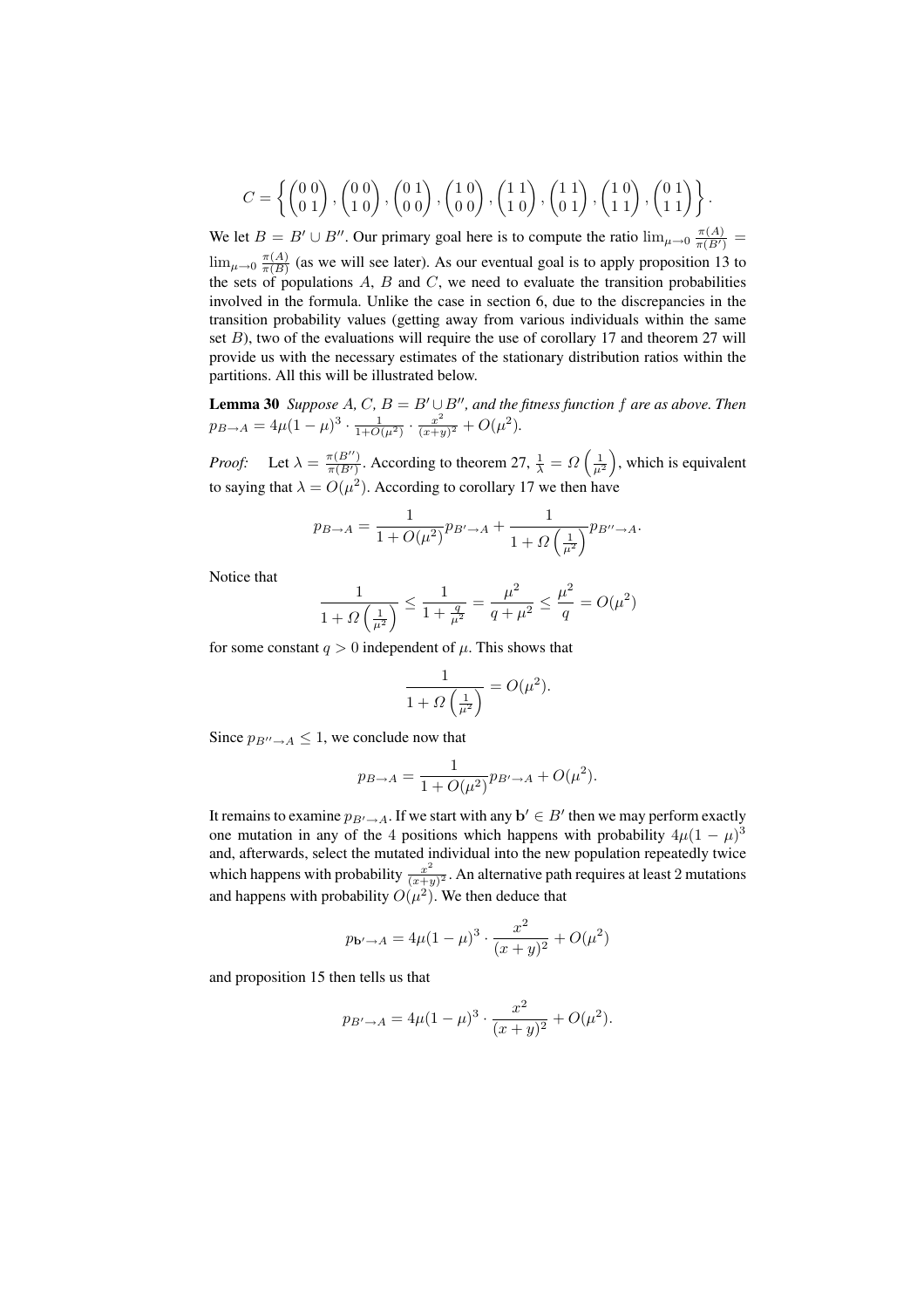Plugging this into the expression for  $p_{B\to A}$  we finally obtain

$$
p_{B\to A} = \frac{1}{1 + O(\mu^2)} \left( 4\mu (1 - \mu)^3 \cdot \frac{x^2}{(x + y)^2} + O(\mu^2) \right) + O(\mu^2) =
$$
  
=  $4\mu (1 - \mu)^3 \cdot \frac{1}{1 + O(\mu^2)} \cdot \frac{x^2}{(x + y)^2} + O(\mu^2)$ 

 $\Box$ 

as claimed.

The transition probability  $p_{B\to C}$  is evaluated in an entirely analogous manner. We provide only a sketchy proof then.

**Lemma 31** *Suppose* A, C,  $B = B' \cup B''$ , and the fitness function f are as above. Then  $p_{B\to C} = 4\mu(1-\mu)^3 \cdot \frac{1}{1+O(\mu^2)} \cdot \frac{2xy}{(x+y)^2} + O(\mu^2).$ 

*Proof:* The argument goes along exactly the same lines as the proof of lemma 31. The only difference is that upon completion of selection (after a successful single mutation) we need to end up in  $C$  rather than in  $A$ . This is equivalent to not selecting each of the individuals from the resulting population (which is in  $C$ , by the way) twice and happens with probability  $1 - \frac{x^2 + y^2}{(x+y)^2}$  $\frac{x^2+y^2}{(x+y)^2} = \frac{2xy}{(x+y)^2}.$ 

Evaluating the remaining transition probabilities is truly routine and involves only proposition 15. We have presented so many of these arguments in the previous sections already that we leave the proofs of all the following lemmas as exercises for the interested reader.

**Lemma 32** *Suppose* A, C,  $B = B' \cup B''$ , and the fitness function f are as above. Then  $p_{A\to A^c} = 4\mu(1-\mu)^3 \cdot \frac{2xy+y^2}{(x+y)^2}$  $\frac{2xy+y^2}{(x+y)^2} + O(\mu^2).$ 

**Lemma 33** *Suppose* A, C,  $B = B' \cup B''$ , and the fitness function f are as above. Then  $p_{A\to C} = 4\mu(1-\mu)^3 \cdot \frac{2xy}{(x+y)^2} + O(\mu^2).$ 

**Lemma 34** *Suppose* A, C,  $B = B' \cup B''$ , and the fitness function f are as above. Then  $p_{C\rightarrow A} = \frac{x^2}{(x+y)}$  $\frac{x^2}{(x+y)^2} + O(\mu).$ 

**Lemma 35** *Suppose* A, C,  $B = B' \cup B''$ , and the fitness function f are as above. Then  $p_{C \to C^c} = \frac{x^2 + y^2}{(x+y)^2}$  $\frac{x^2+y^2}{(x+y)^2} + O(\mu).$ 

We have now evaluated all the transition probabilities involved in proposition 13 and, thereby, set the stage for the following theorem:

**Theorem 36** *Suppose*  $A, C, B = B' \cup B''$ , and the fitness function f are as above. *Then*  $\lim_{\mu \to 0} \frac{\pi_{\mu}(A)}{\pi_{\mu}(B)} = \left(\frac{x}{y}\right)$  $\frac{C}{\sqrt{2}}$ *.*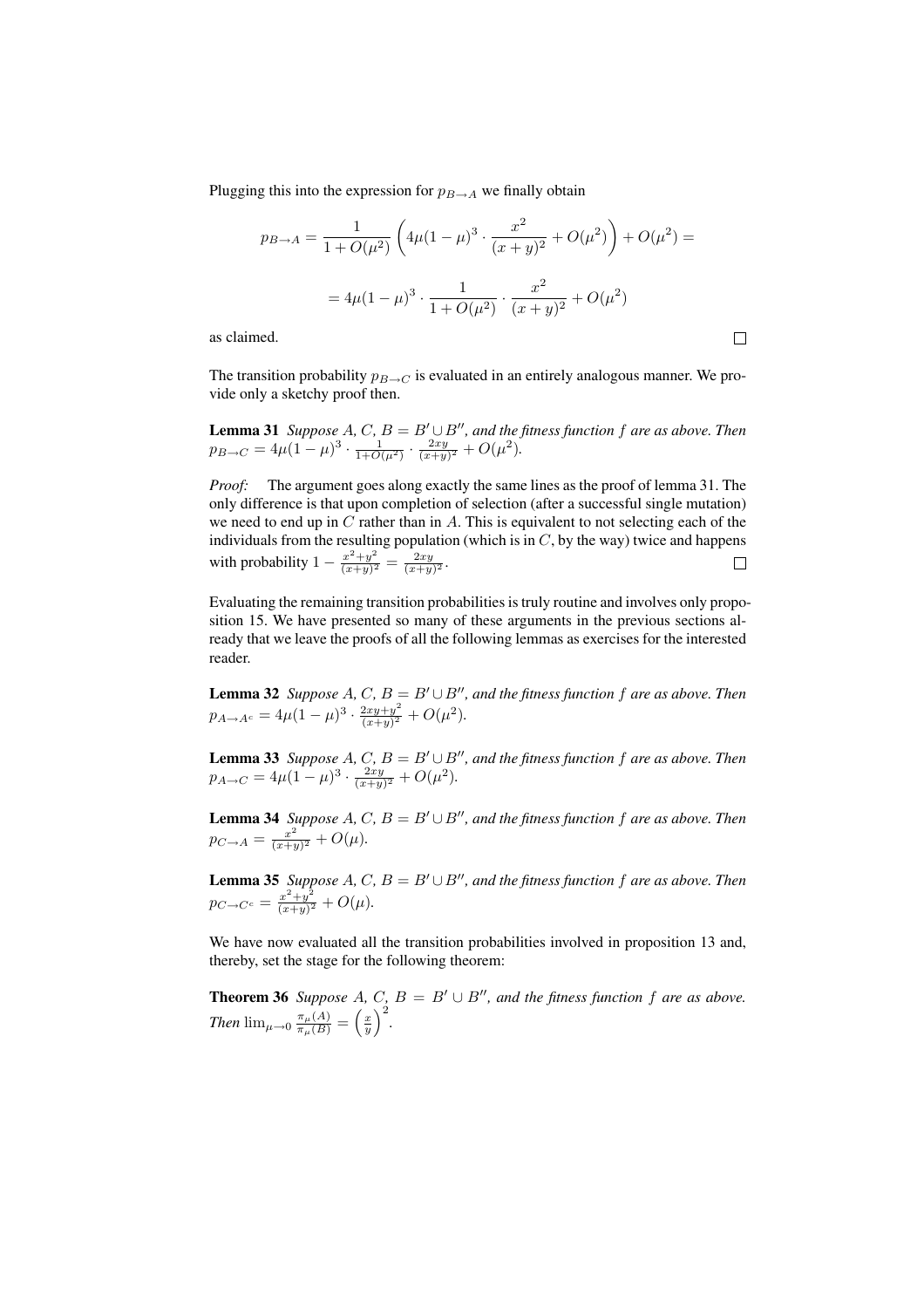*Proof:* Just as in the proofs of theorems 23 and 27 we simply plug in the expressions from lemmas 30, 31, 32, 34 and 35 into the formula in proposition 13 to obtain

$$
\lim_{\mu \to 0} \frac{\pi_{\mu}(A)}{\pi_{\mu}(B)} = \lim_{\mu \to 0} \frac{\beta(\mu)}{1 - \alpha(\mu)} = \frac{\lim_{\mu \to 0} \beta(\mu)}{1 - \lim_{\mu \to 0} \alpha(\mu)}
$$

where

$$
\beta(\mu) = \frac{4\mu(1-\mu)^3 \cdot \frac{1}{1+O(\mu^2)} \cdot \frac{x^2}{(x+y)^2} + O(\mu^2)}{4\mu(1-\mu)^3 \cdot \frac{2xy+y^2}{(x+y)^2} + O(\mu^2)} +
$$

$$
+\frac{\left(4 \mu (1-\mu )^3 \cdot \frac{1}{1+O(\mu^2)} \cdot \frac{2xy}{(x+y)^2}+O(\mu^2)\right)\cdot \left(\frac{x^2}{(x+y)^2}+O(\mu)\right)}{\left(\frac{x^2+y^2}{(x+y)^2}+O(\mu)\right)\cdot \left(4 \mu (1-\mu)^3 \cdot \frac{2xy+y^2}{(x+y)^2}+O(\mu^2)\right)}
$$

and

$$
\alpha(\mu) = \frac{\left(4\mu(1-\mu)^3 \cdot \frac{2xy}{(x+y)^2} + O(\mu^2)\right) \cdot \left(\frac{x^2}{(x+y)^2} + O(\mu)\right)}{\left(\frac{x^2+y^2}{(x+y)^2} + O(\mu)\right) \cdot \left(4\mu(1-\mu)^3 \cdot \frac{2xy+y^2}{(x+y)^2} + O(\mu^2)\right)}.
$$

Taking limit as  $\mu \rightarrow 0$  we compute

$$
\lim_{\mu \to 0} \beta(\mu) = \frac{x^2}{y^2 + 2xy} + \frac{2x^3y}{(x^2 + y^2)(y^2 + 2xy)} =
$$

$$
= \frac{x^2(x^2 + y^2) + 2x^3y}{(x^2 + y^2)(y^2 + 2xy)} = \frac{x^2(x + y)^2}{(x^2 + y^2)(y^2 + 2xy)}
$$

and

$$
\lim_{\mu \to 0} \alpha(\mu) = \frac{2x^3y}{(x^2 + y^2)(y^2 + 2xy)}
$$

so that

$$
1 - \lim_{\mu \to 0} \alpha(\mu) = 1 - \frac{2x^3y}{(x^2 + y^2)(y^2 + 2xy)} =
$$

$$
= \frac{(x^2 + y^2)(y^2 + 2xy) - 2x^3y}{(x^2 + y^2)(y^2 + 2xy)} = \frac{y^2(x + y)^2}{(x^2 + y^2)(y^2 + 2xy)}
$$

and, finally,

$$
\lim_{\mu \to 0} \frac{\pi_{\mu}(A)}{\pi_{\mu}(B)} = \frac{\lim_{\mu \to 0} \beta(\mu)}{1 - \lim_{\mu \to 0} \alpha(\mu)} = \frac{\frac{x^2 (x + y)^2}{(x^2 + y^2)(y^2 + 2xy)}}{\frac{y^2 (x + y)^2}{(x^2 + y^2)(y^2 + 2xy)}} = \frac{x^2}{y^2} = \left(\frac{x}{y}\right)^2
$$

 $\Box$ 

as claimed.

It's interesting to observe that the ratio in theorem 27 is the same as in theorem 23 (of course, the sets  $A$  and  $B$  and the fitness function are different).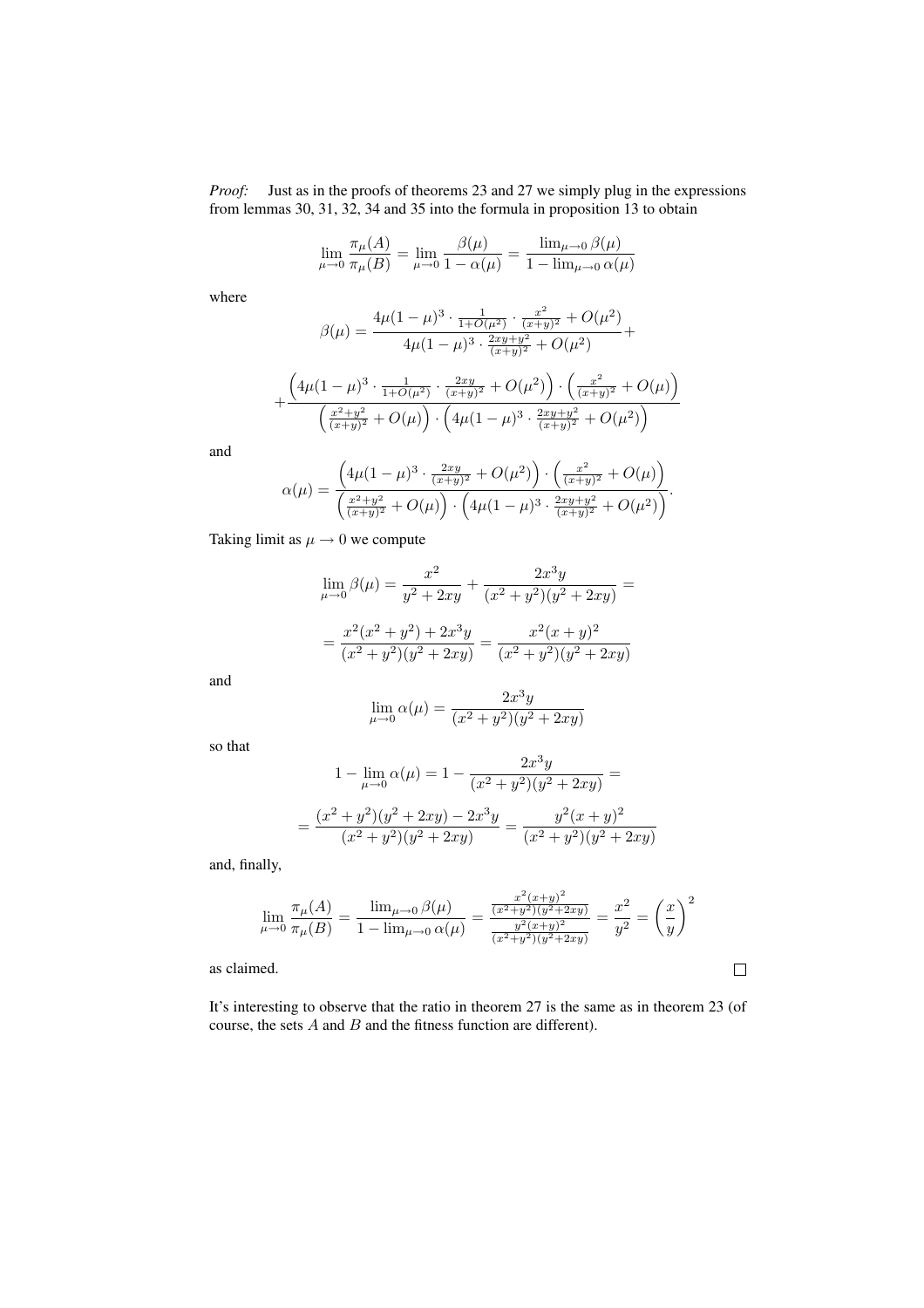## 9 Conclusions

In the current paper we have further strengthened the "quotient construction method" presented in earlier works. In particular we managed to use it to compute exact ratios of the stationary distribution values of GA Markov chains in a couple of simple examples (see sections 6 and 8). Furthermore, we established another, more subtle rigorous asymptotic result which can easily be extended to a wide class of EAs. We believe this result can serve as an important tool in reducing the size of the state space of the EA Markov chains in the limit of small mutation rates. Hopefully more on this topic will appear in sequel papers.

### 10 Acknowledgements

Boris Mitavskiy is very grateful to the organizers for their invitation to attend Dagstuhl-2008 Evolutionary Computation Theory meeting. Boris Mitavskiy also wants to thank Dr. Jonathan Rowe for the support and encouragement to continue research in the field of Evolutionary Computing Theory.

#### **References**

- 1. Antonisse, J. (1989). A new interpretation of schema notation that overturns the binary encoding constraint. J. Schaffer *et al*, editors, *Procedings of the Third International Conference on Genetic Algorithms*, Morgan Kaufmann, pages 86-97.
- 2. Aldous, D. and Fill, J. (2001) Reversible Markov Chains and Random Walks on Graphs (unpublished book) http://www.stat.berkeley.edu/ aldous/RWG/book.html
- 3. Bennett, J. (1953) Panmixia with Tetrasomic and Hexasomic Inheritance. *Genetics*, 39: 150- 158.
- 4. Buchholz, P. (1994) Exact and Ordinary Lumpability in Finite Markov Chains. *Jornal of Applied Probability*, 31(1): 59-75.
- 5. Coffey, S. (1999) An Applied Probabilist's Guide to Genetic Algorithms. *A Thesis Submitted to The University of Dublin for the degree of Master in Science*.
- 6. Davis, T. and Principe, J. (1991) A Simulated Annealing Like Convergence Theory for the Simple Genetic Algorithm. In R. Belew, and L. Bookers, editors, *Proceedings of the Fourth International Confernence on Genetic Algorithms*, pages 174-181, Morgan Kaufmann.
- 7. Dayer, T., Stewart, W. (1997). Quasi-Lumpability, Lower Bounding Coupling Matricies, and nearly Completely Decomposable Markov Chains. *SIAM Journal on Matirx Analysis and Applications*, 18(2): 482-498.
- 8. De Jong, K., Spears, W., Gordon, D. (1994). "Using Markov Chains to Analize GAFOs" *Proceedings of Foundations of Genetic Algorithms*, pages 115-137.
- 9. De Silva, C. and Suzuki, J. (2005). "On the Stationary Distribution of GAs with Fixed Crossover Probability". In H. Beyer and U. O'Reilly, editors, *Proceedings of GECCO 2005*, pages 1147-1151, ACM Press.
- 10. Ellison, B. (1966). Limit Theorems for Random Mating in Infinite Populations. *Jornal of Applied Probability*, 3: 94-114.
- 11. Geiringer, H. (1949). On some Mathematical Problems Arising in the Development of Mendelian Genetics. *Journal of the American Statistical Association*, 44(248): 526-547.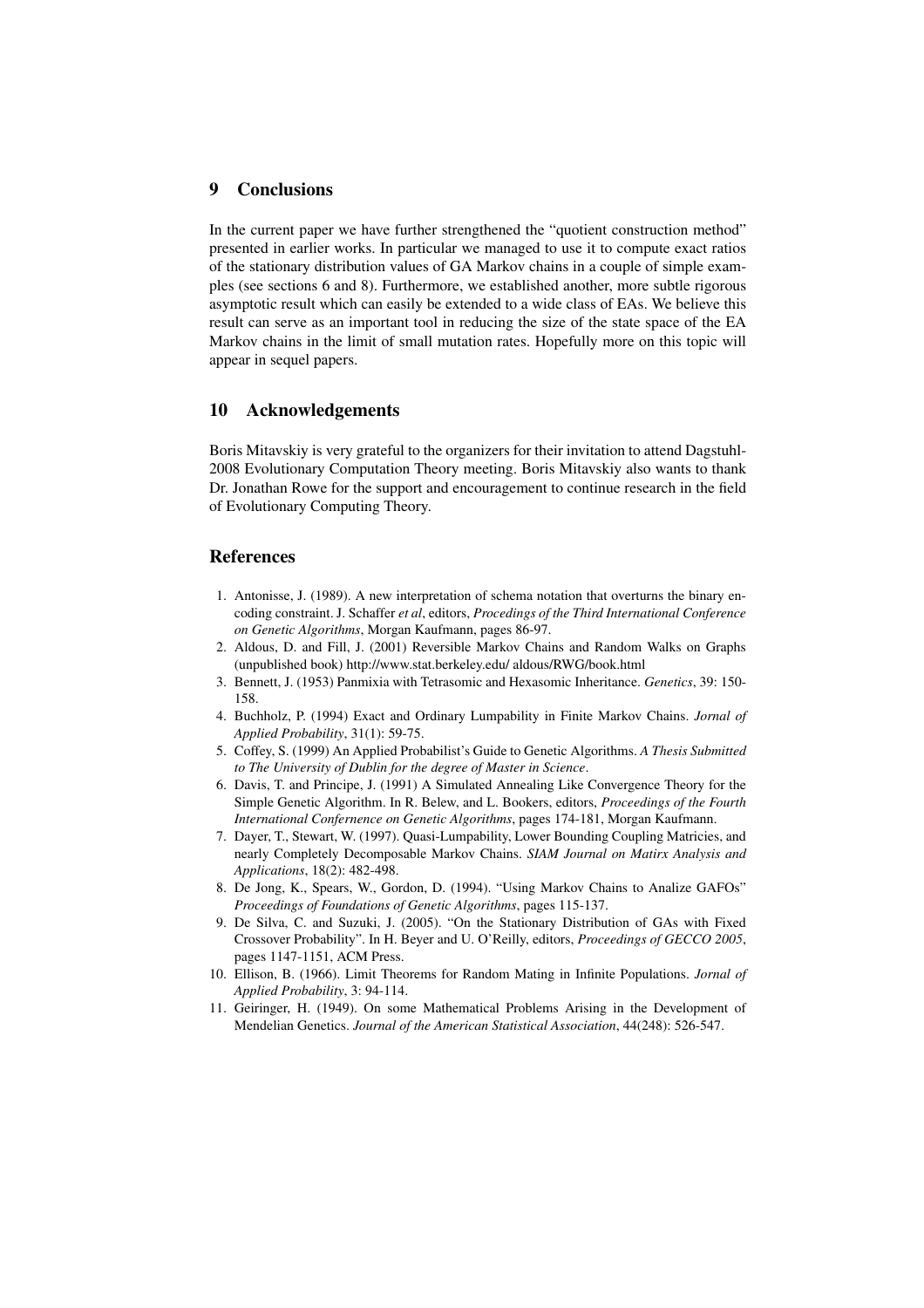- 12. Hackstein J., Hochstenbach P. and Pearson P, (2000) Towards an Understanding of the Genetics of Human Male Infertility; Lesson from Flies. *Trends in Genetics*, 16: 568-572.
- 13. Haldane J. (1957) The Cost of Natural Selection. *Journal of Genetics*, 55: 511-524.
- 14. Jian-Long Xu, Jun-Min Wang, Ye-Qing Sun, Li-Jun Wei, Rong-Ting Luo, Ming-Xian Zhang and Zhi-Kang Li, (2006). Heavy Genetic Load Associated with Subspecific Differentiation of Japonica Rice (*Oryza sativa ssp.japonica L.*) *Journal of Experimental Botany*, 57: 2815- 2824.
- 15. Iosifescu, M. (2007). Finite Markov Processes and Their Applications.*Dover Publications*.
- 16. Mac Lane, S. (1971) Categories for the Working Mathematician. *Graduate Texts in Mathematics 5*, Springer-Verlag.
- 17. McPhee, F. and Poli, R. (2001). A Schema Theory Analysis of the Evolution of Size in Genetic Programming with Linear Representations. *Genetic Programming, Proceedings of EuroGP*, pages 108-125.
- 18. McPhee, F. and Poli, R. (2002). Using Schema Theory to Explore Interactions of Multiple Operators. *Proceedings of the Genetic and Evolutionary Computation Conference (GECCO)*, pages 853-860.
- 19. Mitavskiy B. (2004). Crossover Invariant Subsets of the Search Space for Evolutionary Algorithms. *Evolutionary Computation*, 12(1): 19-46.
- 20. Mitavskiy, B. (2003). Comparing Evolutionary Computation Techniques via Their Representation. *Proceedings of the Genetic and Evolutionary Computation Conference (GECCO)*, Vol. 1, pages 1196-1209 Springer Verlag.
- 21. Mitavskiy, B. (2003). A Category Theoretic Method for Comparing Evolutionary Computation Techniques via Their Representation. *Proceedings of the Eighth ESSLLI Student Session*, pages 201 - 210.
- 22. Mitavskiy, B., Rowe, J. (2006). An Extension of Geiringer Theorem for a wide class of evolutionary search algorithms. *Evolutionary Computation*, 14(1): 87-118.
- 23. Mitavskiy, B. (2005) "A schema-based version of Geiringer's Theorem for nonlinear Genetic Programming with homologous crossover." *Foundations of Genetic Algorithms 8*, pages 156- 175, Springer-Verlag.
- 24. Mitavskiy, B., Rowe, J. (2006) Some Results about the Markov Chains Associated to GPs and General EAs. *Theoretical Computer Science*, 361(1): 72-110.
- 25. Mitavskiy, B., Rowe, J., Wright, A., Schmitt, L. (2006) Exploiting Quotients of Markov Chains to Derive Properties of the Stationary Distribution of the Markov Chain Associated to an Evolutionary Algorithm. *Simulated Evolution and Learning, 6th International Conference*, pages 726-733, Springer-Verlag.
- 26. Mitavskiy, B., Cannings, C. (2007) An Improvement of the "Quotient Construction" Method and Further Asymptotic Results on the Stationary Distribution of the Markov Chains Modeling Evolutionary Algorithms. *2007 IEEE Congress on Evolutionary Computation*, pages 2606-2613.
- 27. Moey, C., Rowe, J. (2004). "A reduced Markov model of GAs without the exact transition matrix." In Yao, X. et. al. eds., *Proceedings of PPSN VIII, LNCS 3242.* pages 72-80.
- 28. Moey, C., Rowe, J. (2004). Population Aggregation based on Fitness. *Natural Computing*, 3: 5-19.
- 29. Rabani, Y., Rabinovich, Y., Sinclair, A. (1995). "A Computational View of Population Genetics." In *Annual ACM Symposium on the Theory of Computing* pages 83-92.
- 30. Norris, J. (1997) Markov Chains. *Cambridge University Press.*
- 31. Rowe J., McPhee N. (2001). "The effects of crossover and mutation operators on variable length linear structures." In Spector,L., Goodman,A. at.al. *Proceedings of the Genetic and Evolutionary Computation Conference (GECCO)*, pages 535-542, Morgan Kaufmann.
- 32. Radcliffe, N. (1994). The algebra of genetic algorithms. *Annals of Mathematics and Artificial Intelligence*, 10:339-384.